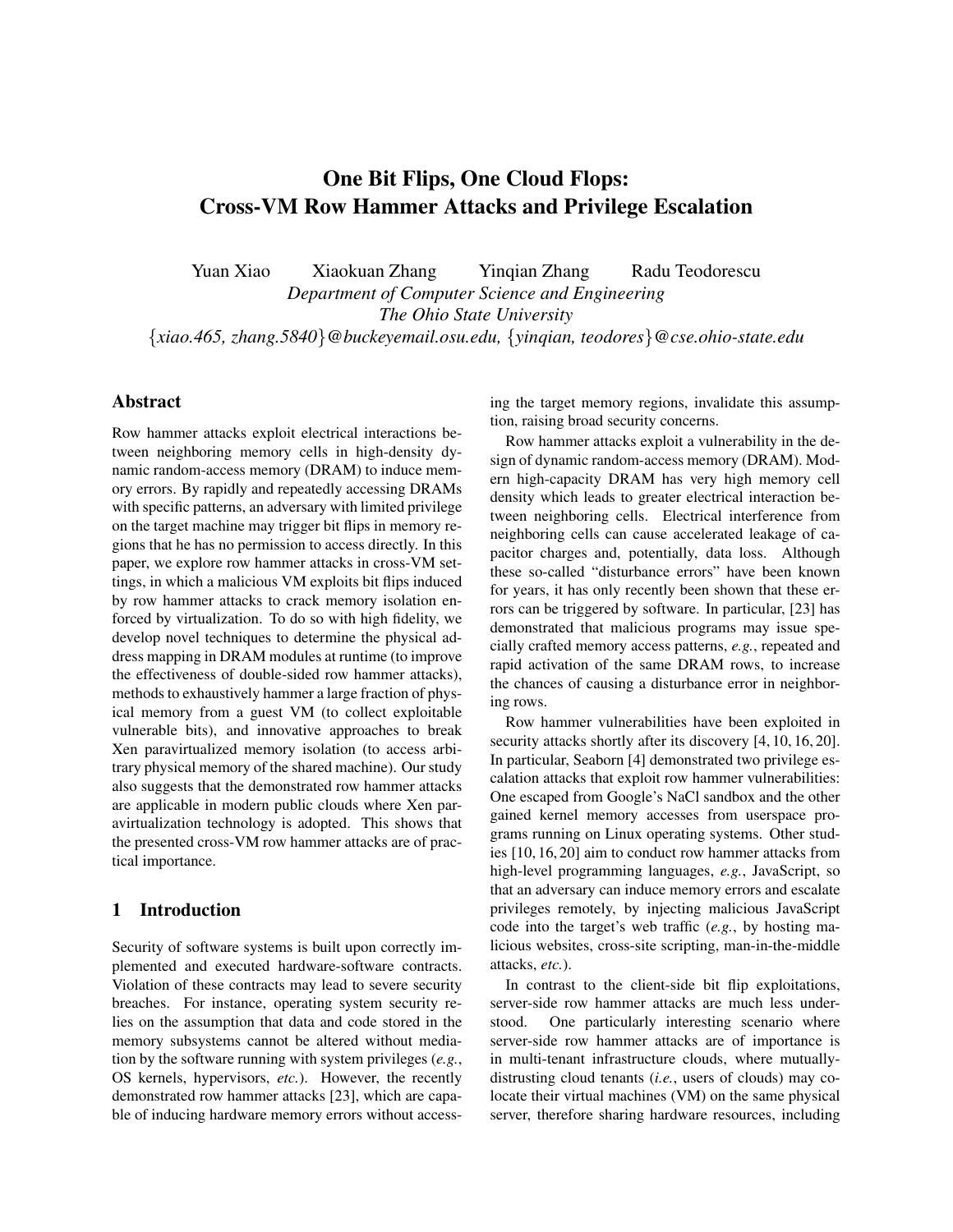DRAMs. Although server-grade processors and more expensive DRAMs are believed to be less vulnerable to row hammer attacks [23], studies have suggested that even servers equipped with error correcting (ECC) memory are not immune to such attacks [12, 23].

In this paper, we aim to explore row hammer attacks in cross-VM settings, and shed some light on the security, or lack thereof, in multi-tenant infrastructure clouds. The goal of this research is *not* to extensively study how vulnerable the cloud servers are. Rather, we explore whether the isolation of cloud software systems—virtual machines and hypervisors—can be circumvented by row hammer attacks (and if so, how?), should the underlying hardware become vulnerable.

Towards this end, we demonstrate cross-VM row hammer attacks with high fidelity and determinism, which can be achieved in the following pipelined steps.

First, determine physical address mapping in DRAM. Double-sided row hammer attacks target a specific memory row by hammering its two neighboring rows to enhance the effectiveness of the attack [4, 23]. Conducting such attacks, however, requires knowledge of the physical memory mapping in DRAMs (*i.e.*, bits in physical addresses that determine memory channels, DIMMs, ranks, banks, and rows). This enables the identification of addresses in neighboring rows of the same bank. However such information is not publicly available for Intel processors and memory controllers. Moreover, the same memory controller may map physical addresses to DRAMs in different ways, depending on how DRAM modules are configured.

To address this issue, we developed a novel algorithm to determine the memory mapping at runtime (Section 3). Each bank in a DRAM chip has a row buffer that caches the most recently used row in a bank. Therefore, by alternately accessing two rows in the same bank, we expect a higher memory access latency due to row buffer conflicts. The increase in access latency serves as the basis for a *timing channel* which can be used to determine if two physical memory addresses are mapped to the same DRAM bank. Building on the timing-channel primitive, we developed a novel graph-based algorithm which models each bit in a physical address as a node in a graph and establishes relationships between nodes using memory access latency. We show that the algorithm is capable of accurately detecting the row bits, column bits and bank bits. We empirically show the algorithm can accurately identify the DRAM mapping schemes automatically within one or two minutes on the machines we tested.

Second, conduct effective double-sided row hammer attacks. With knowledge of the DRAM address mapping, we conduct double-sided row hammer attacks from Xen guest VMs. We first empirically study which row hammer attack methods (*i.e.*, accessing memory with or without mfence instructions, see Section 4) are most effective and lead to most bit flips. Then, in order to guarantee that sufficient exploitable bit flips (*i.e.*, located at specific memory locations and can be repeatedly induced in row hammer attacks) are found, we conduct exhaustive row hammer attacks from a guest VM to test all DRAM rows that are accessible to the VM. Because each VM is limited to a small portion of the entire physical memory, we also develop methods to explore more physical memory than assigned to our VM initially. In addition, we design a safe mode that makes bit flips induced by row hammer attacks less likely to crash the system.

Third, crack memory isolation enforced by virtualization. Unlike prior work, which sprays large numbers of page tables and conducts random row hammer attacks hoping that bit flips will occur in a page table entry (PTE) [4], in our approach (Section 5), we use hypercalls to map page directories in the OS kernel of our own VM to physical pages containing memory cells that are vulnerable to row hammer attacks. We then conduct row hammer attacks to deterministically flip the vulnerable bit at anticipated positions in a page directory entry (PDE), making it point to a different page table. In the context of this paper, we call such attack techniques *page table replacement* attacks to indicate that the original page table has been replaced with a forged one. We empirically demonstrate in Section 6 that such attacks allow a Xen guest VM to have both read and write access to any memory pages on the machine. We demonstrate two examples to illustrate the power of the cross-VM row hammer attacks: private key exfiltration from an HTTPS web server and code injection to bypass password authentication of an OpenSSH server. We emphasize that with the attack techniques we propose in this paper, the attacker's capability is only limited by imagination.

We note our attacks primarily target Xen paravirtualized VMs, which, although are gradually superseded by hardware-assisted virtualization, are still widely used as cloud substrates in public cloud like Amazon EC2. This offers the adversary easy-to-break targets on servers with vulnerable hardware. Given the existing evidence of successful co-location attacks in public clouds [30, 32], we recommend discontinuing the use of such virtualization technology in cloud hosting services.

Contributions. This paper makes the following contributions to the field:

- A novel graph-based algorithm incorporating timingbased analysis to automatically reverse engineer the mapping of the physical addresses in DRAMs.
- A novel *page table replacement* technique that allows a malicious guest VM to have read and write accesses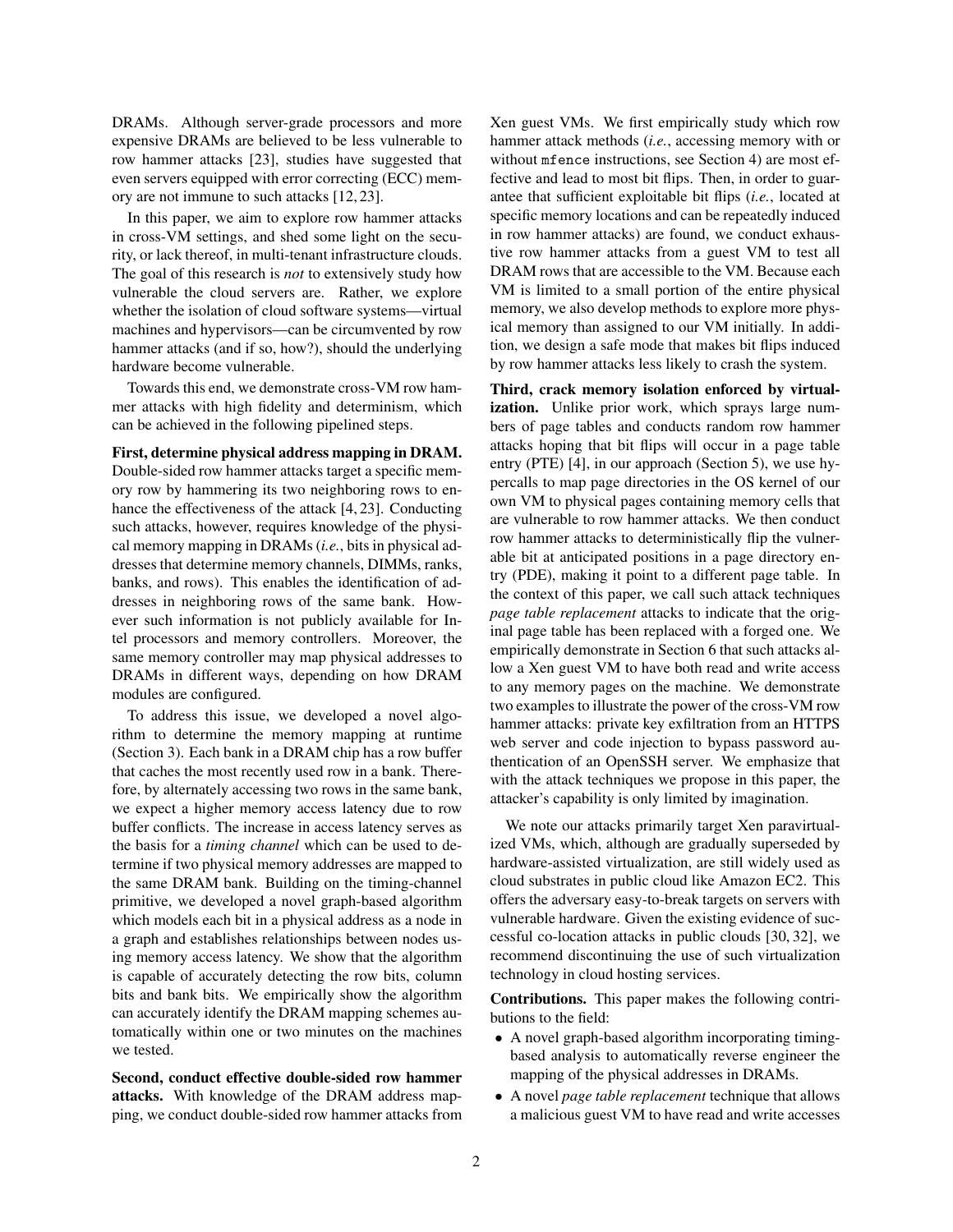to arbitrary physical pages on the shared machine.

- Implementation of effective double-sided row hammer attacks from guest VMs, and a systematic evaluation of the proposed techniques.
- Demonstration of two concrete examples to illustrate the power of the cross-VM attacks: private key extraction from HTTPS servers and code injection into OpenSSH servers to bypass authentication.

Roadmap. We will first summarize related work in the field and introduce background knowledge to set the stage for our discussion (Section 2). We will then describe a novel graph-based algorithm for detecting physical address mapping in DRAMs (Section 3). We then present a few technical details in our row hammer attack implementation (Section 4) and a *page table replacement* attack that enables arbitrary cross-VM memory accesses (Section 5). Next, we evaluate the proposed techniques (Section 6). Finally, we discuss existing countermeasures (Section 7) and conclude (Section 8).

#### 2 Background and Related Work

# 2.1 DRAM Architecture

Modern memory systems are generally organized in multiple memory channels, each handled by its own dedicated memory controller. A channel is partitioned into multiple ranks. A rank consists of several DRAM chips that work together to handle misses or refill requests from the processor's last-level cache. Each rank is also partitioned into multiple banks. Each bank has a row buffer to store the last accessed row in that bank. All banks and ranks can generally support independent transactions, allowing parallel accesses to the DRAM chips. A typical memory system is illustrated in Figure 1.



Figure 1: DRAM architecture.

DRAM chips are large arrays of memory cells with additional support logic for data access (read/write) and refresh circuitry used to maintain data integrity. Memory arrays are organized in rows (wordlines) and columns (bitlines) of memory cells.

Each memory cell consists of a capacitor that can be charged and discharged to store a 0 or a 1. An access transistor in each cell allows reads and writes to its content. The transistor is controlled through the wordline. When the wordline is activated, the content of all the capacitors on that row are discharged to the bitlines. Sense amplifier circuitry on each bitline amplifies the signal and stores the result in the row buffer.

Additional circuitry in the memory arrays includes address decoding logic to select rows and columns and internal counters to keep track of refresh cycles. In addition to the cells dedicated for data storage, DRAM chips often include additional storage for ECC (error-correction codes) or parity bits, to enable detection and/or correction of errors in the data array.

DRAM Refresh. The charge in the DRAM cell capacitor drains over time due to leakage current. To prevent data loss the content of the cell requires periodic "refresh." The refresh interval ranges between 32 and 64 milliseconds and is specified as part of the DDR memory standard. Refresh operations are issued at rank granularity in recent designs. Before issuing a refresh operation, the memory controller precharges all banks in the rank. It then issues a single refresh command to the rank. DRAM chips maintain a row counter to keep track of the last row that was refreshed – this row counter is used to determine the rows that must be refreshed next.

DRAM address mapping. Given a physical memory address, the location of the data in the DRAM chips is determined by the DRAM address mapping schemes used by the memory controllers. This information, while available for some processors [3], is not revealed by major chip companies like Intel or ARM. Some preliminary exploration to determine DRAM address mapping on older Intel processors has been conducted by Seaborn [5]. Concurrently to our work, Pessl et al. [29] proposed methods to reverse-engineer physical address mapping in DRAM on both Intel and ARM platforms. Similar to our work, a timing-based approach was used to determine whether two addresses were mapped to two different rows of the same DRAM bank. Unlike our work, brute-force approaches were taken to (1) collect sets of memory addresses that are mapped to the same banks by randomly selecting addresses from a large memory pool and conducting the timing-based tests to cluster them, and (2) to determine the XOR-schemes (see Section 3) that are used by memory controllers, by testing all possible combinations of XOR-schemes against all sets of addresses.

The advantage of their approach over ours is that it exhaustively searches XOR-schemes without the need to reason about the complex logic behind them, as is done in our paper. However, our method targets specific bit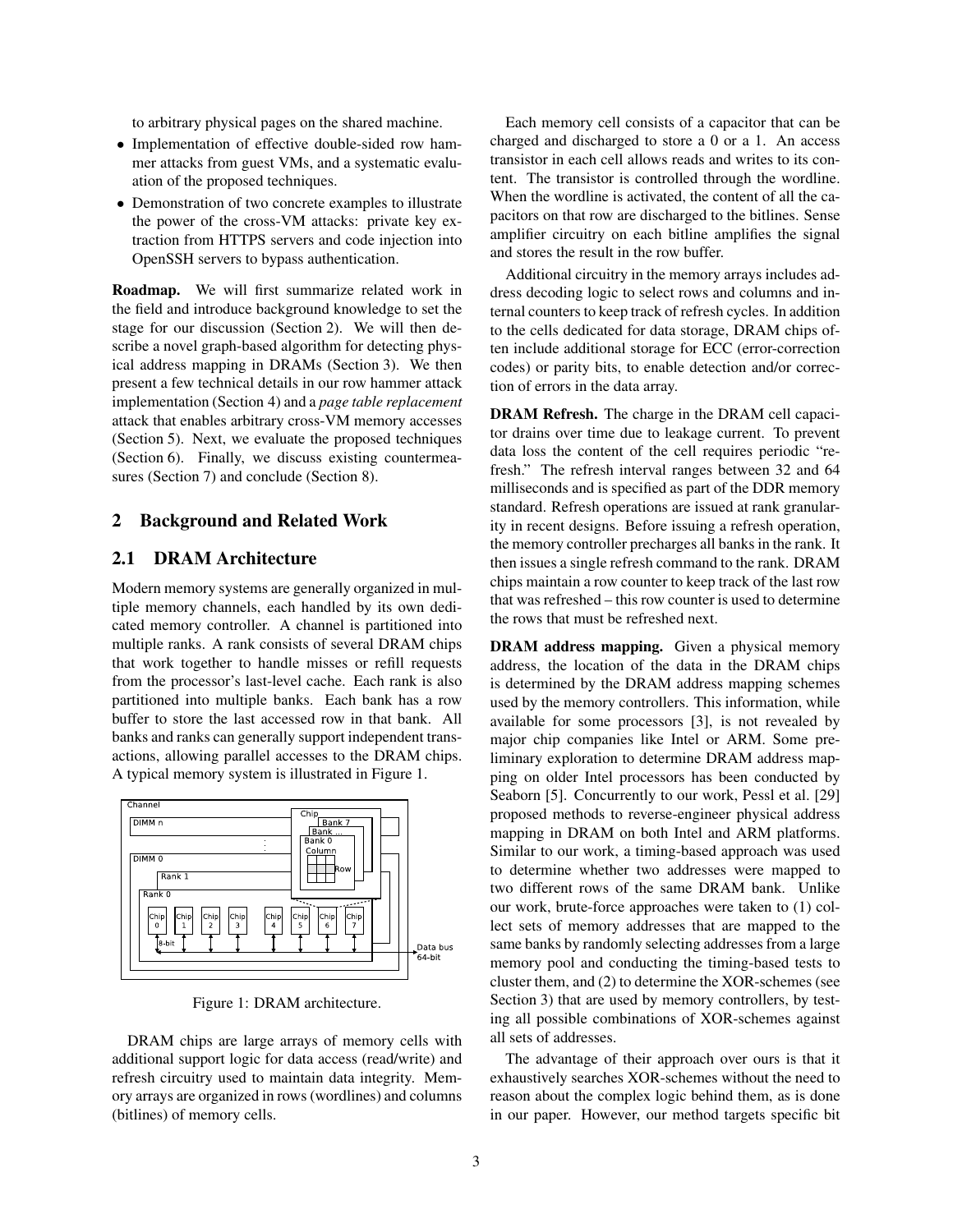combinations and therefore is more efficient. Specially, it has been reported in [29] that it took about 20 minutes to reverse engineer the DRAM mapping on a normallyloaded system. Our approach, on the other hand, takes less than two minutes (see Section 6). In addition, Pessl et al. [29] also indicated that completeness is not guaranteed as it depends on random addresses. Hence, a complete test using their approach may take even longer.

#### 2.2 Row Hammer and DRAM Bit Flips

Modern DRAM chips tend to have larger capacity, and hence higher density of memory cells. As a result, a memory cell may suffer from disturbance errors due to electrical interference from its neighboring cells. Moreover, certain memory access patterns, such as repeated and frequent row activation ("row hammering"), may easily trigger disturbance errors. The "row hammer" problem caught Intel's attention as early as 2012 and was publicly disclosed around 2014 [13–15,19]. Independent of Intel's effort, Kim et al. [23] also reported that random bit flips can be observed by specially crafted memory access patterns induced by software programs.

The first practical row hammer exploit was published by Seaborn from Google [4], who demonstrated privilege escalation attacks exploiting row hammer vulnerabilities to break the sandbox of Google's NaCl, and to obtain kernel memory accesses from userspace programs running on Linux operating systems. The study was quickly followed up by others [10,16,20], who demonstrated row hammer attacks using Javascript code, which meant that the attacks could be conducted without special privileges to execute binary code on target machines. This paper follows the same line of research, but our focus is serverside row hammer attacks, although some of the proposed techniques will also be useful in other contexts.

It has been claimed that server-grade processors and DRAM modules are less vulnerable to row hammer attacks [23], especially when the server is equipped with ECC-enabled DRAM modules. However, ECC is not the ultimate solution to such attacks. The most commonly used ECC memory modules implement single errorcorrection, double error-detection mechanisms, which can correct only one single-bit of errors within a 64-bit memory block, and detect (but not correct) 2-bit errors in the same 64-bit block. More bit errors cannot be detected and data and code in memory will be corrupted silently [23].

Dedicated defenses against row hammer vulnerabilities by new hardware designs have been studied in [22]. Particularly, Kim et al. [22] proposes Counter-Based Row Activation (CRA) and Probabilistic Row Activation (PRA) to address row hammer vulnerabilities. CRA counts the frequency of row activations and proactively activates neighboring rows to refresh data; PRA enables memory controllers to activate neighboring rows with a small probability for every memory access.

## 3 DRAM Addressing

Prior work [4] has indicated that double-sided row hammer attacks are much more effective than single-sided ones. We therefore focus on developing a software tool to conduct double-sided row hammer attacks from within virtual machines. To make the attack possible, we first must find the physical memory address mapping in the target DRAMs, and do so without physical accesses to the machines. More precisely, we hope to determine which bits in a physical address specify its mapping to DRAM banks, rows and columns.

This information, however, is not available in the system configuration or in the memory controller or DRAM datasheets. Intel never discloses the mapping algorithm in their memory controllers; moreover, the same memory controller will likely map the same physical address to a different DRAM location if the number or size of DRAM chips is changed. Therefore, in this section, we present a method to reverse engineer the physical address mapping in DRAM at runtime. We call this procedure *bit detection*. It is important to note that we do not need to differentiate address bits for banks, ranks, or channels as long as their combination uniquely addresses the same DRAM bank.

#### 3.1 A Timing-Channel Primitive

We resort to a known timing channel [27] to develop our bit detection primitive. The timing channel is established due to the row buffer in each DRAM bank. When two memory addresses mapped to the same DRAM bank in different rows are alternatively accessed in rapid succession, the accesses will be delayed due to conflicts in the row buffer (and subsequent eviction and reload of the row buffer). Therefore, by conducting fast and repeated accesses to two memory addresses, one can learn that the two address are located in different rows of the same bank if one observes longer access latency.

The algorithm is described in Algorithm 1. The input to the algorithm, LATENCY(), is a set of bit positions in the physical address space. We use *I* to denote the input. For example,  $I = \{b_3, b_{17}\}\$  represents the 3rd and 17th right-most bits of the physical address. LATENCY() randomly selects  $100 \text{ pairs}^1$  of memory addresses from a large memory buffer, so that each pair of addresses differs only in the bit positions that are specified by the input, *I*: in each pair, one address has '1's at all these bit

<sup>&</sup>lt;sup>1</sup>A sample size that is large enough to achieve statistical significance.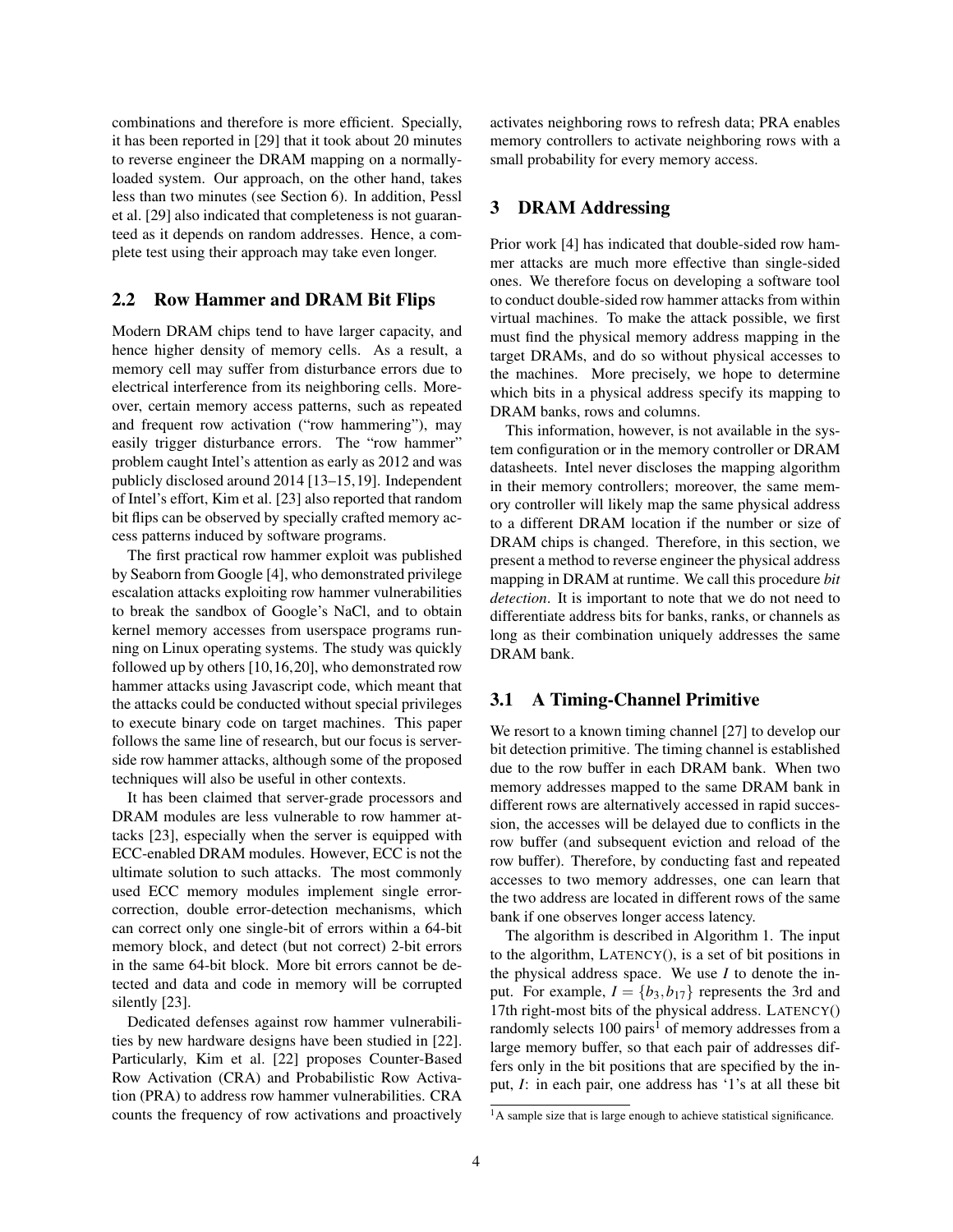Algorithm 1: LATENCY()

| Input:                                                                       |
|------------------------------------------------------------------------------|
| ${b_i}$ : a set of physical address bits                                     |
| Output:                                                                      |
| Access latency: $1 (high)$ or $0 (low)$                                      |
| begin                                                                        |
| Randomly select 100 pairs of memory addresses that differ only in            |
| ${b_i}$ : One address in each pair with all $b_i = 1$ and the other with all |
| $b_i = 0$ . Place all 100 pairs in address_pairs { }                         |
| <b>for</b> each pair k in address_pairs $\{ \}$ <b>do</b>                    |
| Start time measurement                                                       |
| for $j$ in $10^3$ do                                                         |
| Access both addresses in k                                                   |
| clflush both addresses                                                       |
| insert memory barrier                                                        |
| end                                                                          |
| Stop time measurement                                                        |
| end                                                                          |
|                                                                              |
| Return the average access latency compared to baselines                      |
| end                                                                          |

positions and the other address has '0's at all these positions.

The algorithm enumerates each pair of addresses by measuring the average access latency to read each address once from memory. Specifically, it accesses both addresses and then issues clflush instructions to flush the cached copies out of the entire cache hierarchy. Hence the next memory access will reach the DRAM. A memory barrier is inserted right after the memory flush so that the next iteration will not start until the flush has been committed. The total access time is measured by issuing rdtsc instructions before and after the execution. The algorithm returns 1 (*high*) or 0 (*low*) to indicate the latency of memory accesses. LATENCY()=1 suggests the two physical addresses that differ only at the bit positions specified in the input are located on different rows of the same DRAM bank.

# 3.2 Graph-based Bit Detection Algorithms

Using the LATENCY() timing-channel primitive we develop a set of graph-based bit detection algorithms. Specifically, we consider each bit in a physical address as a node in a graph; the edges in the graph are closely related to the results of LATENCY(): The set of bits are connected by edges, if, when used as the input to LA-TENCY(), yields high access latency. But the exact construction of these edges may differ in each of the graphs we build, as will be detailed shortly. We define all such nodes as set  $V = \{b_i\}_{i \in [1,n]}$ , where *n* is the total number of bits in a physical address on the target machine. In the following discussion, we use  $b_i$  to refer to an address bit position and a node interchangeably.

Our bit detection algorithms works under the assumption that Intel's DRAM address mapping algorithms may use XOR-schemes to combine multiple bits in physical addresses to determine one of the bank bits. An XORscheme is a function which takes a set of bits as input and outputs the XORed value of all the input bits. This assumption is true for Intel's DRAM address mapping, which is evident according to prior studies [5, 25, 33]. Our empirical evaluation also confirms this assumption.

Detecting row bits and column bits. We first define a set of nodes  $R = \{b_i | \text{LATENCY}(\{b_i\}) = 1, b_i \in V\}$ . Because LATENCY( ${b_i}$ ) = 1, any two memory addresses that differ only in  $b_i$  are located in different rows of the same bank. Therefore, bit  $b_i$  determines in which rows the addresses are located, *i.e.*, *b<sup>i</sup>* is a *row bit*. But as the two addresses are mapped to the same bank,  $b_i$  is not used to address DRAM banks.

Next, we define set  $C = \{b_j | \text{LATENCY}(\{b_i, b_j\}) =$  $1, \forall b_i \in \mathbb{R}, b_i \notin \mathbb{R}$ . It means that when accessing two addresses that differ only in a bit in C and a bit in R, we experience high latency in the LATENCY() test—indicating that the two addresses are in the same bank but different rows. Therefore, the bits in C are not at all involved in DRAM bank indexing (otherwise changing bits in C will yield a memory address in a different bank). The bits in C are in fact *column bits* that determine which column in a row the address is mapped to.

Detecting bank bits in a single XOR-scheme. We consider an undirected graph  $G_1$  constructed on the subset of nodes V − R − C. If LATENCY( ${b_i, b_j}$ ) = 1, node  $b_i$ is connected with node  $b_j$  by edge  $e(b_i, b_j)$ . There could be three types of connected components in such a graph: In the type I connected components, *only* two nodes are connected (Figure 2a). Because  $L$ ATENCY $({b_i, b_j}) = 1$ , changing bits  $b_i$  and  $b_j$  together will yield an address in a different row of the same bank. Hence, at least one of  $b_i$  and  $b_j$  (usually only the more significant bit—the one on the left<sup>2</sup>) will be the row bit; the XOR of the two is a bank bit. More formally, if  $e(b_i, b_j)$  is an edge in component type I (shown in Figure 2a), and  $i > j$ ,  $b_i$  is a row bit,  $b_i \oplus b_j$  determines one bank bit.

In the type II connected components, a set of nodes are connected through a hub node (Figure 2b). For instance, nodes  $b_j$ ,  $b_k$ , and  $b_l$  are connected via node  $b_i$ . Particularly in Figure 2b,  $i = 20$ ,  $j = 15$ ,  $k = 16$ ,  $l = 17$ . Due to the property of the LATENCY() test,  $b_i \oplus b_j$  must be a bank bit and at least one of the pair is a row bit. The same arguments apply to  $b_i \oplus b_k$  and  $b_i \oplus b_l$ . We can safely deduce that  $b_i \oplus b_j \oplus b_k \oplus b_l$  is a common XOR-scheme in which the four bits are involved: Otherwise, without loss of generality, we assume  $b_i \oplus b_j \oplus b_k$ and  $b_i \oplus b_j$  are two separate XOR-schemes. When two addresses differ only in  $b_i$  and  $b_j$ , although the value of  $b_i \oplus b_j \oplus b_k$  does not change for the two addresses,

<sup>&</sup>lt;sup>2</sup>The timing-channel approach cannot determine which bit is actually the row bit in this case. However, because memory controllers need to minimize row conflicts in the same bank, row bits are usually more significant bits in a physical address [5,33]. Our hypothesis turned out to be valid in all the case studies we have conducted (see Table 1).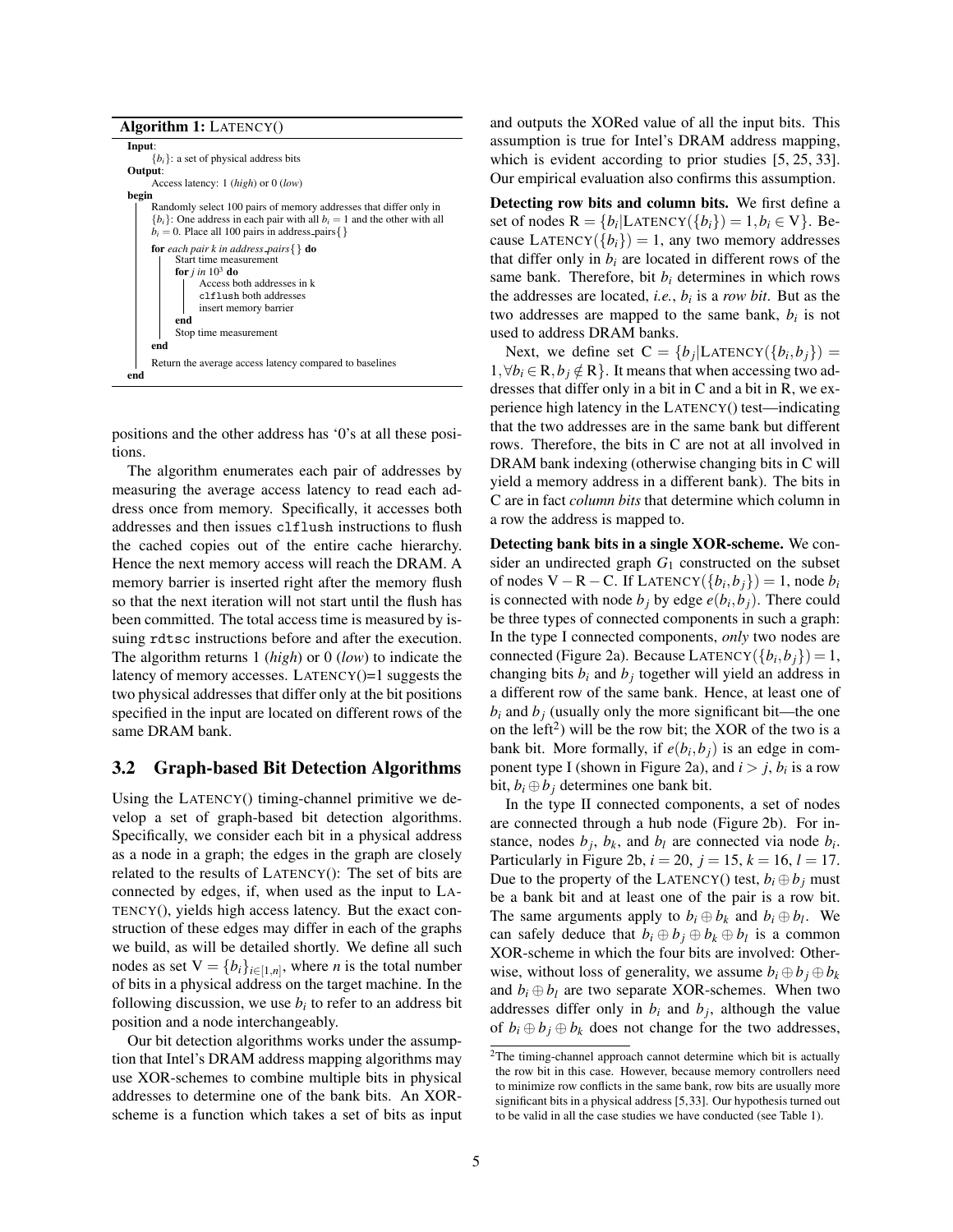

Figure 2: Detecting bank bits in a single XOR-scheme.

 $b_i \oplus b_j$  will be different, thus making the two addresses in different banks. However, this conclusion contradicts the fact that  $\text{LATENCY}(\{b_i, b_j\}) = 1$ . Moreover, we can conclude that only  $b_i$  is the row bit, because otherwise if another bit is also a row bit,  $e.g., b_j$ , we should observe LATENCY( $\{b_j, b_k\}$ ) = 1 (because  $b_j$  and  $b_k$  are involved in the XOR-scheme  $b_i \oplus b_j \oplus b_k \oplus b_l$  and  $b_j$  is a row bit). However that is not the case here. To summarize, if  $e(b_i, b_j)$ ,  $e(b_i, b_k)$  and  $e(b_i, b_l)$  constitute a type II connected component in Figure 2b, *b<sup>i</sup>* is a row bit and  $b_i \oplus b_j \oplus b_k \oplus b_l$  determines a bank bit.

In the type III connected components, a clique of nodes replaces the single hub node in type II components—each node in the clique is connected to all other nodes in type III components (Figure 2c). As a simple example, we assume nodes  $b_i$  and  $b_j$  are connected by edge  $e(b_i, b_j)$ , and both of them are connected to nodes  $b_k$  and  $b_l$ , which are not connected directly. Particularly in Figure 2c,  $i = 18$ ,  $j = 20$ ,  $k = 15$ ,  $l = 16$ . From the analysis of type II components, nodes  $b_i$ ,  $b_k$  and  $b_l$  must follow that  $b_i$  is a row bit and  $b_i \oplus b_k \oplus b_l$  determines one bank bit. Similarly, we can conclude that  $b_j$  is a row bit and  $b_j \oplus b_k \oplus b_l$  determines one bank bit. Moreover, we can deduce that  $b_i \oplus b_k \oplus b_l$  and  $b_j \oplus b_k \oplus b_l$ determine the same bank bit, otherwise two addresses that differ in  $b_i$  and  $b_j$  will be in two different banks, which conflicts with  $\text{LATENCY}(\{b_i, b_j\}) = 1$ . Therefore,  $b_i \oplus b_j \oplus b_k \oplus b_l$  is a bank bit. As such, in a type III component in Figure 2c, all nodes in the clique represent row bits, and the XOR-scheme that involves all bits in the components produces one bank bit.

Detecting bank bits in two XOR-schemes. On some processors, certain bits can be involved in more than one XOR-schemes. For instance, a bit  $b_i$  can be used in both  $b_i \oplus b_j \oplus b_k$  and  $b_i \oplus b_m \oplus b_n$ . To detect such bit configuration, we consider another undirected graph  $G_2$  constructed on the subset of nodes  $V - R - C$ . If

 $\text{LATENCY}(\{b_i, b_j, b_m\}) = 1$ , the three nodes are connected with each other by edges  $e(b_i, b_j)$ ,  $e(b_i, b_m)$ ,  $e(b_j, b_m)$ . If none of the three edges exist in graph  $G_1$  the graph we constructed in the single-XOR-scheme-bit detection—it means these three nodes are involved in two XOR-schemes  $b_i \oplus b_j$  and  $b_i \oplus b_m$ : if two addresses differ in only two bits (out of the three), at least one of these two XOR-schemes will specify a different bank index; however, if two addresses differ in all three bits, the outcome of both XOR-schemes are the same for the two addresses, so they are in the same bank. One of these three bits (the most significant among the three) will be used in both XOR-schemes and serve as a row bit.



Figure 3: Detecting bank bits in two XOR-schemes.

Let's look at a more general example where five nodes are involved (Figure 3). In this example, the five nodes in the connected components of  $G_2$  are  $b_{15}$ ,  $b_{16}$ ,  $b_{17}$ ,  $b_{18}$  and  $b_{20}$ . They are connected by four triangles: (*b*15,*b*18,*b*20), (*b*16,*b*17,*b*20), (*b*16,*b*18,*b*20),  $(b_{15}, b_{17}, b_{20})$ . Following the discussion in the previous paragraph, four XOR-schemes should be used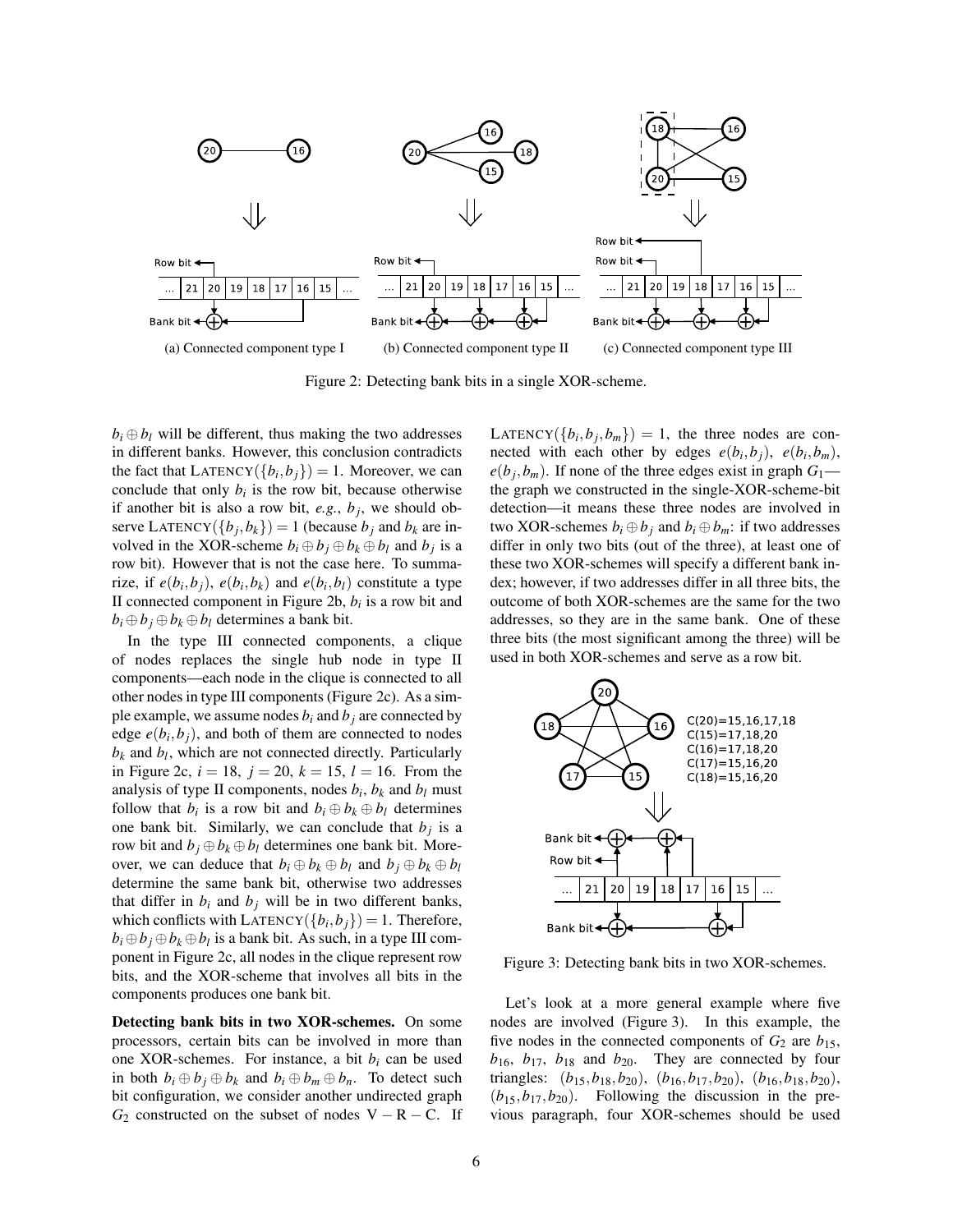to index banks:  $b_{20} \oplus b_{15}$ ,  $b_{20} \oplus b_{16}$ ,  $b_{20} \oplus b_{17}$  and *b*<sub>20</sub> ⊕ *b*<sub>18</sub>. However, because *b*<sub>20</sub> ⊕ *b*<sub>15</sub> and *b*<sub>20</sub> ⊕ *b*<sub>16</sub> implies LATENCY( $\{b_{15}, b_{16}, b_{20}\}$ ) = 1, but a triangle  $(b_{15}, b_{16}, b_{20})$  doesn't exist in our analysis, some of these XOR-schemes need to be merged together. To complete the analysis in the graph, we categorize nodes according to the set of nodes they are connected with. For instance,  $b_{20}$  is connected with  $\{b_{15}, b_{16}, b_{17}, b_{18}\}$  (*i.e.*,  $C(b_{20}) = b_{15}, b_{16}, b_{17}, b_{18}$ . The node with the most connected neighbors is the one involved in both XORschemes (in this case,  $b_{20}$ ) and therefore is a row bit. The nodes with the same set of neighboring nodes are used in the same XOR-scheme:  $b_{15}$  and  $b_{16}$  are both connected with  ${b_{17}, b_{18}, b_{20}}$ , and therefore one XOR-scheme will be  $b_{15} \oplus b_{16} \oplus b_{20}$ ; similarly, the other XOR-scheme will **be**  $b_{17} ⊕ b_{18} ⊕ b_{20}$ .

Detecting bank bits in more XOR-schemes. If a bit is involved in more than two XOR-schemes, we can extend the method for detecting two XOR-schemes to detect it. Particularly, on the subset of nodes  $V - R - C$ , we enumerate all combination of four bits and look for LATENCY $({b_i, b_j, b_k, b_l}) = 1$ , which, following the reasoning steps in the prior paragraph, suggests that one of the bits is involved in three XOR-schemes. Again, we need to study the connected components to determine the configuration of actual XOR-schemes, which can be done by following a similar process as for two-XORscheme-bit detection. For concision we don't repeat the discussion here. However, it is worth noting we have not observed any bits that are used in more than two XORschemes on the machines we have tested.

#### 4 Effective Row Hammer Attacks

In this section, we discuss several facets of constructing effective row hammer attacks in practice.

Row hammer code with or without mfence. prior work has proposed two ways of conducting row hammer attacks, pseudo code shown in Figure 4. Particularly, in each loop of the attacks, after accessing two memory blocks in two rows and flushing them out of the cache using clflush instructions, the attack code can choose to proceed with or without an mfence instruction before entering the next loop. The benefit of having an additional mfence instruction is to force the clflush instructions to take effect before the beginning of the next loop, while the downside is that it will slow down the execution of the program and thus reduce the frequency of memory accesses. We will empirically evaluate the two methods in Section 6.2.

Deterministic row hammer attacks. Prior studies [5] on row hammer exploitation randomly selected DRAM rows to attack and counted on luck to flip memory bits

|                              | loop:                        |
|------------------------------|------------------------------|
| loop:                        | mov $(X)$ , $\frac{9}{2}r10$ |
| mov $(X)$ , $\chi$ r10       | mov $(Y)$ , $\frac{9}{2}r10$ |
| mov $(Y)$ , $\frac{9}{2}r10$ | clflush(X)                   |
| clflush(X)                   | clflush(Y)                   |
| clflush(Y)                   | mfence                       |
| imp loop                     | jmp loop                     |
|                              |                              |

(a) clflush w/o mfence (b) clflush w/ mfence

Figure 4: Pseudo code for row hammer attacks.

that happen to alter page tables. These approaches are non-deterministic and thus hard to guarantee success. In our paper, we propose to search exploitable bit flips that can be repeated in multiple runs. As will be discussed in Section 5, only bit flips at certain positions within a 64 bit memory block can be exploited; also, only a fraction of them are repeatable in row hammer attacks (we will empirically evaluate the fraction of vulnerable bits that are both exploitable and repeatable in Section 6.2.3). As such, on those less vulnerable machines, especially cloud servers, it is important to design methods to exhaustively search for vulnerabilities so that at least one of the vulnerable bit satisfies all the requirements.

Exhaustive row hammering. To enumerate as many DRAM rows as possible to look for vulnerable bits, we developed the following data structure and algorithm to conduct double-sided row hammer attacks on every row in every bank: Especially, as will be shown later in Table 1, some of the 12 least significant address bits are bank bits, which means the same 4KB memory page are not always mapped to the same row. As such, we designed a new data structure to represent memory blocks in the same row. Our key observation is that cache-linealigned memory blocks are always kept in the same row for performance reasons. We call a cache-line-aligned, 64B in size, memory block a *memory unit*, which is the smallest unit of memory blocks for the purpose of bookkeeping. We design a three dimension array: The first dimension represents the bank index, the second dimension is the row index and the third dimension stores an array of memory units mapped to the same row. For example, on a Sandy Bridge processor with 2 memory channels, 1 DIMM per channel, 1 rank per DIMM, and 8 banks per rank (totally 4GB memory), there are  $2^4 = 16$  elements (*i.e.*,  $2 \times 8$  banks) in the first dimension,  $2^{16} = 65536$ elements (*i.e.*, number of rows per bank) in the second dimension,  $2^7 = 128$  elements (*i.e.*, number of memory units per row) in the third dimension.

Another observation we had for conducting efficient row hammer attacks is to avoid hammering on rows in sequential order. According to our experiments, a recentlyhammered row is harder to induce bit flips when its neighboring rows are hammered. This is probably be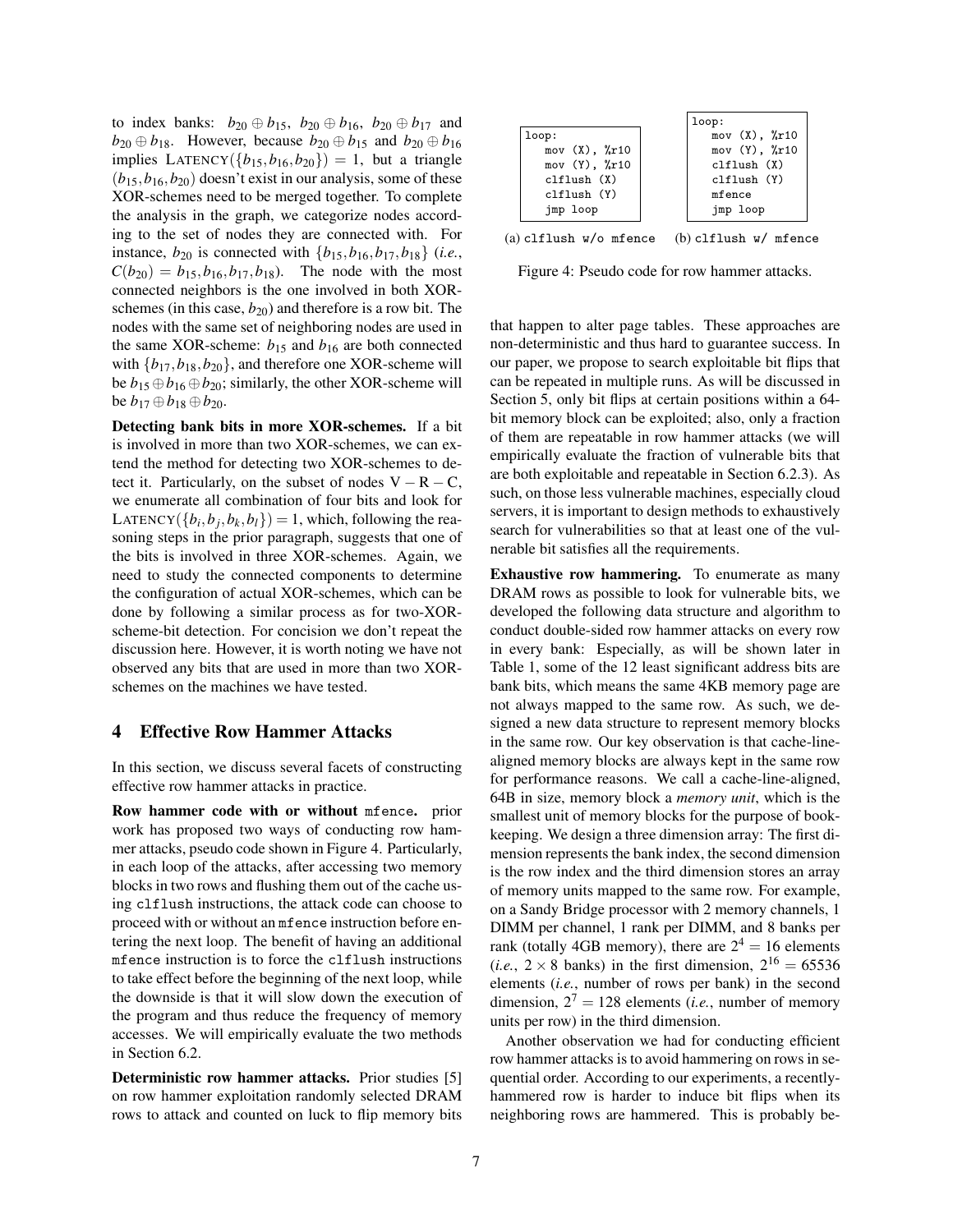cause the cells in this row has been recently charged many times. Therefore, we targeted each row in a pseudorandom order. Specially, we first generate a pseudorandom permutation of all rows in a bank, and then sequentially test one row from each bank from the first to the last one and start over, where rows in the same bank are tested according to the pseudorandom order.

If no vulnerable bits were found in the first round of the attack, one can reboot the VM to obtain access to other DRAM rows and conduct row hammer attacks again. Even in public clouds, we found that rebooting the guest VMs will relaunch the VM on the same host, and possibly assigned to different (but largely overlapping) physical memory. As such, although each VM only has access to a small fraction of DRAM banks and rows, using such an approach will greatly increase the tested portion of the DRAM. We will empirically evaluate this technique in Section 6.2.

Safe mode. To safely conduct row hammer attacks without crashing the co-located VMs and the host machine, we optionally conduct the row hammer attacks in a safe mode: In Figure 5, only when we control all *memory units* in row *n*,  $n + 2$  and  $n - 2$  do we conduct the doublesided row hammer attacks on row  $n + 1$  and  $n - 1$ . As rarely would the row hammer attacks affect rows beyond row  $n \pm 2$ , this method provides a safe mode to conducting row hammer attacks, which is particularly useful in attacks conducted in public clouds.



Figure 5: A safe mode of row hammer attacks.

# 5 Cracking Memory Isolation

In this section, we present methods to conduct cross-VM attacks enabled by DRAM row hammer vulnerabilities, which will allow a malicious paravirutalized VM to break VM isolation and compromise integrity and confidentiality of co-located VMs or even the VMM.

#### 5.1 Xen Memory Management

Xen paravirtualization keeps three types of memory address spaces: a virtual address space for each process, a pseudo-physical address space for each VM, and a machine address space for the entire physical machine [17]. To be compatible with native OS kernels, a paravirtualized OS kernel (*e.g.*, already a part of mainstream Linux kernel) maintains a contiguous pseudo-physical memory address space; the mapping between pseudo-physical memory addresses and virtual addresses are maintained at page-granularity, following the same semantic as its non-virtualized counterparts. The major difference in a Xen paravirtualized VM is the page frame number (PFN) embedded in a page table entry (PTE): it is filled with machine addresses rather than pseudo-physical addresses. This is because Xen paravirtualization does not maintain a shadow page table in the hypervisor [17]. Address translation conducted by the CPU only traverses one layer of page tables. Such a memory management mechanism is called *direct paging* [11]. The mapping between each VM's pseudo-physical memory pages to machine memory pages is also kept in the hypervisor, but guest VMs are allowed to query the mapping information by issuing hypercalls (e.g., HYPERVISOR\_memory\_op()). The mapping between virtual memory pages, pseudophysical memory pages and machine memory pages are illustrated in Figure 6.

To enable security isolation, the Xen hypervisor keeps track of the *type* of each memory page: page tables, segment descriptor page and writable pages. The hypervisor enforces an invariant that only *writable* pages can be modified by the guest VM. Whenever a page table hierarchy is loaded into the *CR3* register upon context switch, the hypervisor validates the memory types of the page tables to ensure the guest VM does not subvert the system by modifying the content of the page tables. On Intel's x86-64 platforms, the page tables are organized in fourlevels: PGD, PUD, PMD, PT<sup>3</sup>. Particularly of interest to us are the entries of PMD and PT, which are dubbed page directory entries (PDE) and page table entries (PTE), respectively. The structures of PDEs and PTEs are illustrated in Figure 7.

It is worthwhile noting that besides Xen paravirtualization technology, recent Xen hypervisors also support hardware-assisted virtualization, dubbed HVM in Xen's term [18]. The memory management in Xen HVM is different from that in PVM in many aspects. Most notably, in HVM, guest VMs can no longer learn the physical address of the pseudo-physical memory pages, due to the intervention of a second-layer page table that is only ac-

<sup>3</sup>We use Linux terminology in this paper. Intel manuals call them page map level 4 (PML4, or PGD), page directory pointer tables (PDPT, or PUD), page directory tables (PDT, or PMD), page tables [6]. In Xen's terminology, they are called L4, L3, L2 and L1 page tables [11].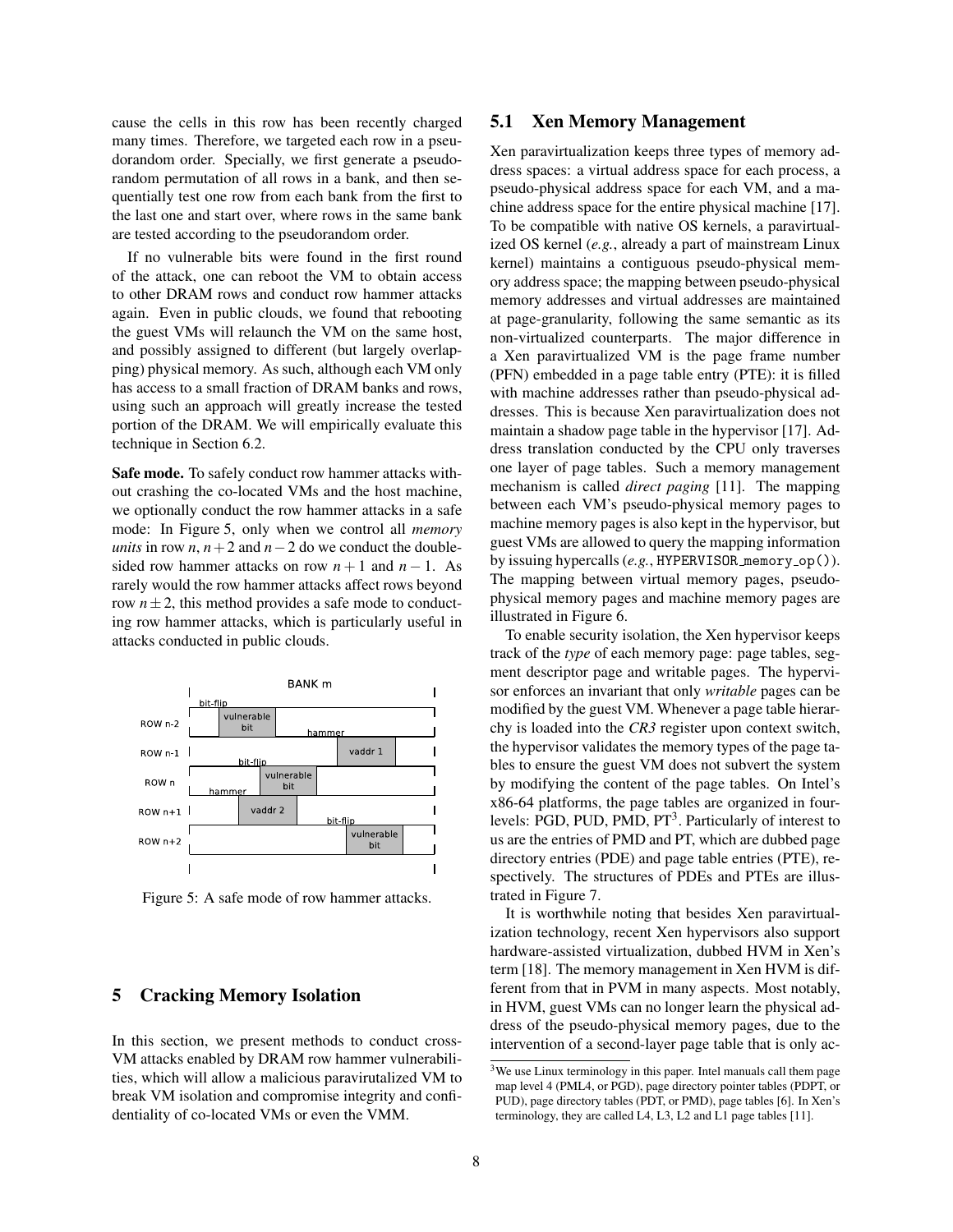

Figure 6: Memory management of Xen paravirtualized VMs.



Figure 7: Structures of PDE, PTE.

cessible by the hypervisor. As such, much of the attack techniques discussed in this section only works in Xen paravirtualized machines.

## 5.2 Page Table Replacement Attacks

In this section, we present a method for a malicious guest VM to exploit the bit flips induced by row hammer attacks to gain arbitrary accesses to memory on the host machine. Instead of relying on an unreliable trial-anderror approach used in prior studies [4, 20], in which a large number of page tables are sprayed to increase the chances of bit flips taking place in PTEs, we propose a novel approach that, given a set of DRAM bit flips that an attacker could repeatedly induce, deterministically exploits the repeatable bit flips and gains access to physical memory pages of other VMs or even the hypervisor.

To access the entire machine address space with both read and write permissions, the attacker VM could do so by modifying a page table entry within its own VM so that the corresponding virtual address could be translated to a machine address belonging to other VMs or the hypervisor. However, direct modification of PTEs in this manner is prohibited. Every PTE update must go through the hypervisor via hypercalls, and thus will be declined. We propose a novel attack that achieves this goal by replacing the entire page tables in a guest VM without issuing hypercalls, which we call the *page table replacement* attacks.

For the convenience of discussion, we first define the

following primitives:

- Addr $(v)$  returns the machine address of a vulnerable bit.
- Offset $(v)$  returns the bitwise offset within a byte of a vulnerable bit (the right-most bit has an offset of 0).
- Direction(*v*) could be one of  $0 \to 1$ ,  $1 \to 0$ , or  $0 \leftrightarrow$ 1, indicating the most likely bit flip directions.
- Position(*v*) =  $64 ((\text{Addr}(v) \ \% \ 8) \times 8 + 8 -$ Offset $(v)$ ), indicating the index of the bit in a 64bit aligned memory block (*e.g.*, a page table entry). The right-most bit has a position of 0.
- Virt $(p)$  returns the virtual address of the beginning of a page *p*.
- Differ $(P_1, P_2)$  returns a set of indices of bits in which the machine addresses of two memory pages *P*<sup>1</sup> and *P*<sup>2</sup> differ.

Specially, when the vulnerable bit  $\nu$  satisfies Position( $v$ )  $\in$  [12,*M*], where *M* is the highest bit of the physical addresses on the target machine, the attacker could exploit the flippable bit to replace an existing page table with a carefully-crafted page table containing entries pointing to physical pages external to the guest VM via the following steps (Figure 8):



Figure 8: Page table replacement attacks.

- Step 1: In the attacker's VM, allocate and map one virtual memory page (denoted *p*), so that the vulnerable bit  $\nu$  has the same page offset as one of the PFN bits in *p*'s corresponding PDE. More accurately,  $\text{Virt}(p)/2^{(9+12)} \equiv \text{Addr}(v)/8 \text{ mod } 2^9$ . This can be achieved by allocating 1GB (*i.e.*,  $512 \times 512 \times 4KB$ ) virtual pages in user space and map one of the pages that satisfies the requirement.
- Step 2: In guest kernel space, select two physical pages,  $P_1$  and  $P_2$ , where  $\text{Differ}(P_1, P_2)$  =  ${Position(v)}$  and Position(*v*) of  $P_1$  is the original state of the vulnerable bit (*e.g.*, 0 if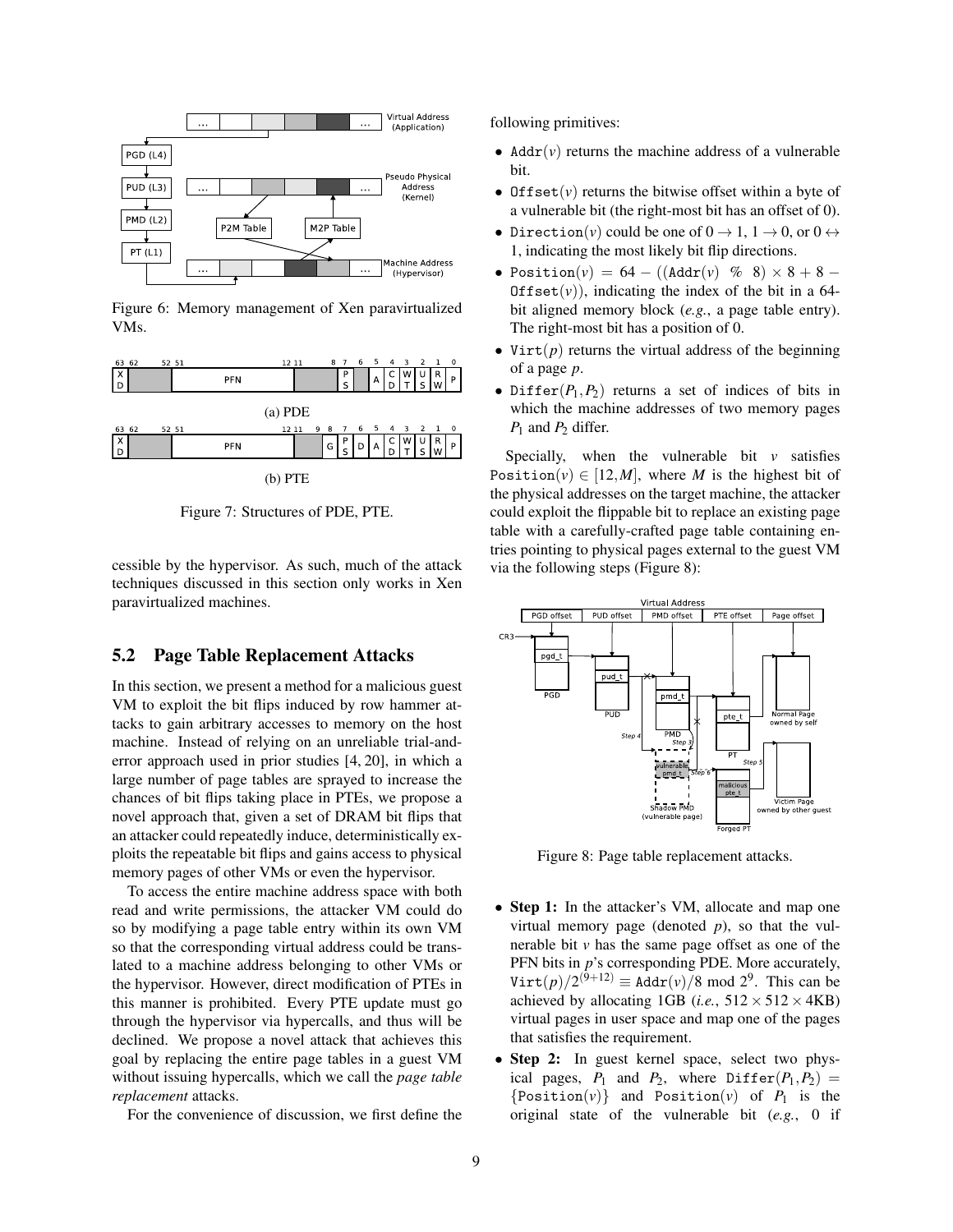Direction( $v$ ) = 0  $\rightarrow$  1). Copy *p*'s PT to *P*<sub>1</sub>. Then deallocate all mappings to  $P_1$  and make it read-only.

- Step 3: Copy *p*'s PMD to the physical page (denoted  $P_v$ ) that contains the vulnerable bit *v*. Then change the PDE (on  $P_v$ ) that contains *v* to point to  $P_1$ . Then deallocate all mappings to *P<sup>v</sup>* and make it read-only.
- Step 4: Issue hypercalls to update *p*'s corresponding PUD entry with  $P_v$ 's machine address, so that  $P_v$  will become the new PMD. The Hypervisor will check the validity of the new PMD and all page tables it points to. Although *p*'s PDE has been changed to point to  $P_1$ , because  $P_1$  is exact the same as *p*'s original PT, this step will also pass the security check by the hypervisor.
- Step 5: Construct fake PTEs on  $P_2$  so that they point to physical pages outside the attacker VM. These are the target memory pages that the attacker would like to access.
- Step 6: Conduct row hammer attacks on the two neighboring rows of the vulnerable bit *v*, until bit flip is observed. *p*'s PDE will be flipped so that it will point to *P*<sup>2</sup> instead of *P*1.
- Step 7: Now the attacker can access *p* and the other 511 virtual pages controlled by the same page table *P*<sup>2</sup> to access physical memory outside his own VM. The attacker can also modify the PTEs in  $P_2$  without issuing hypercalls as he has the write privilege on this forged page table.

Theoretically,  $(52 - 12)/64 = 62.5%$  vulnerable bits can be exploited in *page table replacement* attacks, regardless of flippable directions. In practice, because physical addresses on a machine is limited by the available physical memory, which is much less than the allowed  $(2^{52} – 1)B$ . For example, with 128GB memory, the most significant bit in a physical address is bit 38. Therefore the fraction of vulnerable bits that are exploitable is about 41%. We will empirically show the fraction of vulnerable bits that are exploitable in our attacks in Section 6.

#### 6 Evaluation

In this section, we will first evaluate the effectiveness and efficiency of the bit detection algorithms (described in Section 3) in Section 6.1, our row hammer attacks (described in Section 4) in Section 6.2, and the cross-VM memory access attacks (described in Section 5) in Section 6.3.

#### 6.1 Bit Detection Efficiency and Accuracy

We ran the bit detection algorithm detailed in Section 3 on a set of local machines. The processor and DRAM configurations, together with the detected physical address mapping in the DRAMs, are shown in Table 1. For instance, on a machine equipped with an Intel Westmere processor, Xeon E5620, and one DRAM chip (with 2 memory channels, 1 DIMM, 2 ranks, 8 banks, and 2<sup>15</sup> rows per bank), we ran our algorithm and found the bits that determine bank indices are  $b_6 \oplus b_{16}$ ,  $b_{13}$ ,  $b_{14}$ ,  $b_{20}$ ,  $b_{21}$ , and the bits that determine row indices are bits  $b_{16}$  to  $b_{19}$ , and bits  $b_{22}$  to  $b_{32}$  (totally 15 bits). We can see from these results that older processors, such as Westmere and Sandy Bridge, tend to have simpler XOR-schemes. More recent processors may have complex schemes (probably due to *channel hashing* [21]). For example, on an Intel Haswell Xeon E5-1607 v3 processor, we observed that complicated XOR-schemes, such as  $b_7 \oplus b_{12} \oplus b_{14} \oplus$ *b*<sub>16</sub> ⊕*b*<sub>18</sub> ⊕*b*<sub>26</sub> and *b*<sub>8</sub> ⊕ *b*<sub>13</sub> ⊕ *b*<sub>15</sub> ⊕ *b*<sub>17</sub> ⊕ *b*<sub>27</sub> are used to determine DRAM banks. Moreover, only on recent processors (*e.g.*, Intel Broadwell Core i5-5300U) did we observe the same address bit involved in two XOR-schemes  $(e.g., b_{18}$  and  $b_{19})$ ; other bits are at most used in one XOR-scheme. In addition, row bits are mostly contiguous bits, and on some processors can be split into two segments. For example, on an Intel Xeon E5-2640 v3 processor we tested on, the row bits are  $b_{15} \sim b_{17}$  and  $b_{21}$  ∼  $b_{35}$ .

Efficiency evaluation. Figure 9 shows the execution time of the bit detection algorithms. Results for five local machines (Intel Sandy Bridge Core i3-2120 with 4GB memory, Intel Broadwell Core i5-5300U with 8GB memory, Intel Westmere Xeon E5620 with 4GB memory, Intel Haswell Xeon E5-2640 v3 with 32GB memory, and Intel Haswell Xeon E5-1607 v3 with 16GB memory) and three cloud machines (one machine in Cloudlab, Emulab d820, with 128GB memory, and two machines on Amazon EC2, one c1.medium instance and one c3.large instance, total memory size unknown) are shown in Figure 9. Most of these experiments can finish within one minute, with one exception of Xeon E5-2640 v3 which takes almost two minutes. The longer latency for testing E5-2640 v3 may be caused by its use of DDR4 memory, while the others are equipped with DDR3 memory chips.

Validation. Because Intel does not publish the memory mapping algorithms of their memory controllers, we do not have ground truth to validate our algorithm. However, we show that our algorithm is very likely to produce valid results for two reasons: First, in Table 1, the total number of bank bits and row bits detected are consistent with the DRAM configuration that we learned using several third-party software tools, including dmidecode, decode-dimmms and HWiNFO64. Second, we conducted double-sided row hammer attacks on some of the local machines we have in our lab: Machine A, Sandy Bridge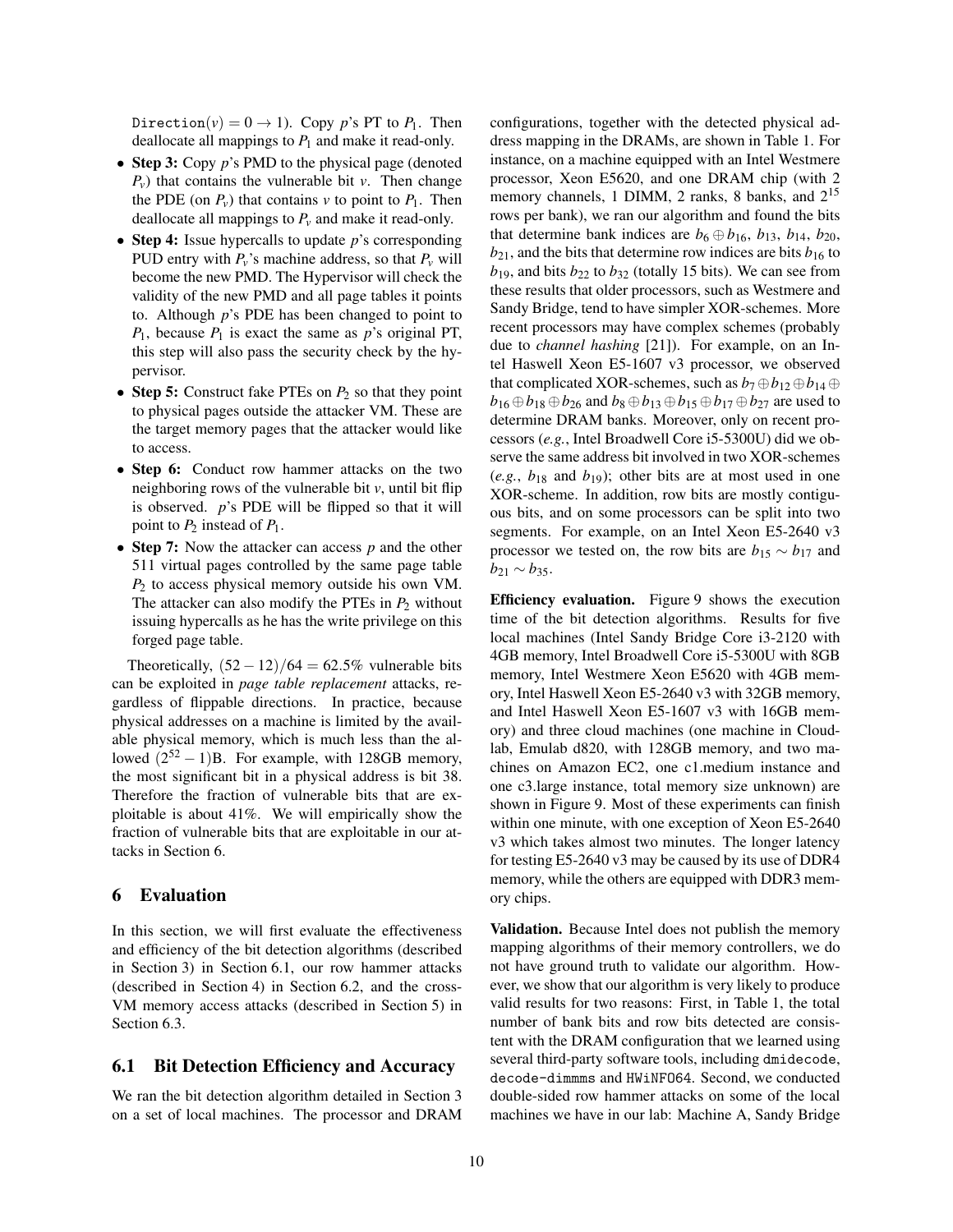| Processor<br>Family | Processor<br>Name                       | <b>Channels</b> | <b>DIMMs</b>   | Ranks          | <b>Banks</b> | Rows     | Bank bits                                                                                                                                                                                                                  | Row bits                                     |
|---------------------|-----------------------------------------|-----------------|----------------|----------------|--------------|----------|----------------------------------------------------------------------------------------------------------------------------------------------------------------------------------------------------------------------------|----------------------------------------------|
| Westmere            | Intel Xeon<br>E5620                     | $\overline{c}$  | $\overline{1}$ | 2              | 8            | $2^{15}$ | $b_6 \oplus b_{16}, b_{13}, b_{14}, b_{20}, b_{21}$                                                                                                                                                                        | $b_{16} \sim b_{19}$<br>$b_{22} \sim b_{32}$ |
| Sandy               | Core<br>Intel<br>$i3-2120$              | 2               | -1             |                | 8            | $2^{15}$ | $b_6, b_{14} \oplus b_{17}, b_{15} \oplus b_{18}, b_{16} \oplus b_{19}$                                                                                                                                                    | $b_{17} \sim b_{31}$                         |
| <b>Bridge</b>       | Core<br>Intel<br>$i5-2500$              | $\overline{c}$  | -1             |                | 8            | $2^{15}$ | $b_6, b_{14} \oplus b_{17}, b_{15} \oplus b_{18}, b_{16} \oplus b_{19}$                                                                                                                                                    | $b_{17} \sim b_{31}$                         |
| Haswell             | Intel Xeon<br>E5-1607<br>v <sub>3</sub> | 4               | -1             |                | 8            | $2^{15}$ | $b_7 \oplus b_{12} \oplus b_{14} \oplus b_{16} \oplus b_{18} \oplus b_{26}$<br>$b_8 \oplus b_{13} \oplus b_{15} \oplus b_{17} \oplus b_{27}$ ,<br>$b_{19} \oplus b_{23}$ , $b_{20} \oplus b_{24}$ , $b_{21} \oplus b_{25}$ | $b_{23} \sim b_{34}$                         |
|                     | Intel Xeon<br>E5-2640 v3                | $\overline{2}$  | 1              | $\overline{2}$ | 16           | $2^{18}$ | $b_6 \oplus b_{21}$ , $b_{13}$ , $b_{34}$ ,<br>$b_{18} \oplus b_{22}$ , $b_{19} \oplus b_{23}$ , $b_{20} \oplus b_{24}$                                                                                                    | $b_{15} \sim b_{17}$<br>$b_{21} \sim b_{35}$ |
| <b>Broadwell</b>    | Intel Core<br>i5-5300U                  | $\overline{c}$  | -1             | -1             | 8            | $2^{16}$ | $b_7 \oplus b_8 \oplus b_9 \oplus b_{12} \oplus b_{13} \oplus b_{18} \oplus b_{19}$<br>$b_{14} \oplus b_{17}$ , $b_{15} \oplus b_{18}$ , $b_{16} \oplus b_{19}$                                                            | $b_{17} \sim b_{32}$                         |

Table 1: Identifying physical address mapping in DRAMs.



Figure 9: Efficiency of bit detection.

i3-2120, Machine B, Sandy Bridge i3-2120, Machine C, Sandy Bridge i5-2500, and Machine D, Broadwell i5-  $5300U<sup>4</sup>$ . Particularly on each of these machines, we indexed each row of the same bank from 1 to  $2^k$ , where *k* is the number of detected row bits; the index of a row is given by the value presented by all row bits in the same order as they are in the physical address. Then we conducted row hammer attacks on row *n*+1 and *n*−1 of the same bank, where *n* ranged from 3 to  $2^{15} - 2$ . If the bit detection algorithm are correct, we should find more bit flips in row *n* than row  $n+2$  and  $n-2$ , because doublesided row hammer attacks have been reported to be more effective [4]. It is apparent in Figure 10 that on all these machines, much more bit flips were found in row *n* than the other rows. For example, on machine A, 52.4% bit flips were found in row *n*, while only 28.6% and 19.0% flippable bits were found in row  $n-2$  and  $n+2$ , respectively. These results suggest that our algorithm to detect the row bits and bank bits (including XOR-schemes) are consistent with the true configuration with the DRAM. We believe these evidence are strong enough to show the validity of our bit detection method.



Figure 10: Location of bit flips in double-sided row hammer attacks. Row *n*+1 and *n*−1 are frequently accessed to induce disturbance errors.

## 6.2 Effectiveness of Row Hammer Attacks

We evaluated the effectiveness of our row hammer attacks in two aspects: (1) whether the attacker controlled physical memory can cover a significant portion of the overall physical memory on the machine, and (2) the number of bit flips induced by our double-sided row hammer attacks compared with single-sided attacks.

#### 6.2.1 Physical Memory Coverage

We experimented on four servers to evaluate the physical memory coverage. The first machine is a desktop in our lab. It is equipped with a 3.3GHz Intel Core i3- 2120 processor and 8GB of memory, of which 1GB is assigned to the virtual machine. The second machine is another desktop with a 3.7GHz Intel Core i5-2500 processor and 4GB of memory. The VM owns 1GB of the

<sup>&</sup>lt;sup>4</sup>These set of machines, and the same naming convension, are also used in the following experiments.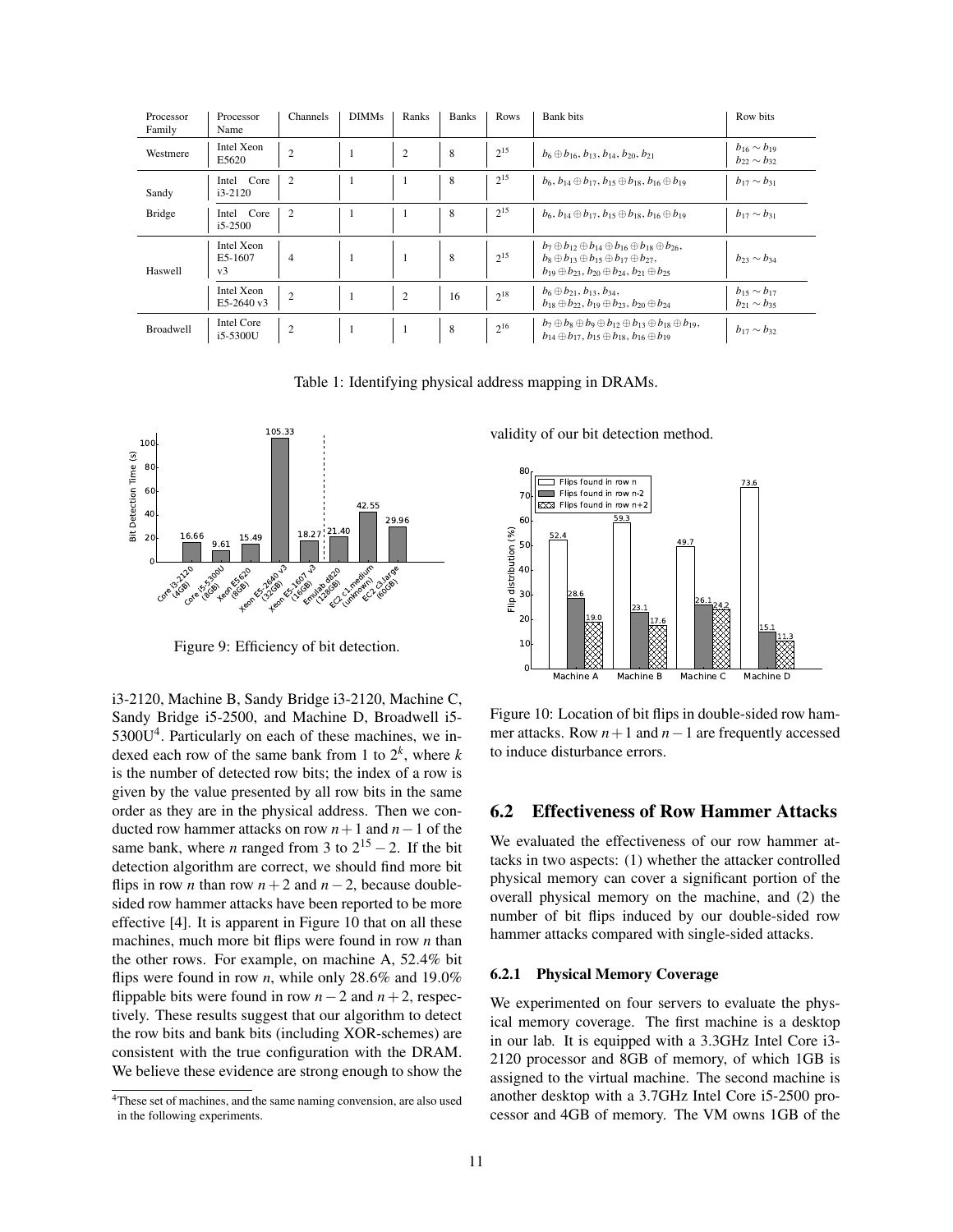memory. The third machine is a server in Cloudlab, which is equipped with a 2.2GHz Intel Xeon E5-4620 processor with 128GHz of memory. The VM runs on this machine is allowed to control 4GB of memory. The fourth machine is a dedicated cloud server in Amazon EC2. It has 128GB of memory and operates on a 2.8GHz Intel E5-2680 v2 processor. Our VM was allocated 8GB of memory.

We conducted the experiments as follows. On each of these VMs, we ran a program to measure the physical pages that are accessible to the guest VM. Then we rebooted our VM and measured the accessible physical memory again. After each reboot, some new physical pages will be observed (but some old pages will be deallocated from this VM). We rebooted the VM several times until no more new memory pages are observed after reboot. In Figure 11, the x-axis shows the number of VM reboots (the first launch counted as one reboot) and the y-axis shows the fraction of physical memory that can be accessed by the VM. In the two local machines, because no other VMs are competing for the physical memory, the sets of accessible pages are relatively stable. But still after reboots, more memory pages are accessible to the guest VMs. In the two cloud tests (one in EC2 and one in Cloudlab), the total physical memory sizes are very large (*i.e.*, 128GB). Although our VM were only allocated 6.25% (in the EC2 test) and 3.125% (in the Cloudlab test) physical memory initially, after several reboots, our VM could access as much as 17.8% (in the EC2 test) and 22.3% (in the Cloudlab test) of the total memory. The results suggest that row hammer attacks are possible to enumerate a large fraction of the physical memory even though the VM can only control a small portion of it at a time. Therefore, by doing so, the chances for a guest VM to induce exploitable and repeatable bit flips are not bound by the fixed size of physical memory allocated to the VM.

#### 6.2.2 Row Hammer Induced Bit Flips

To show that our double-sided row hammer attacks are more effective than single-sided versions, we empirically test how fast each method can induce memory bit flips. In addition, we also tested with row hammer code both with and without mfence to empirically evaluate the effectiveness of the two types of attack techniques

Particularly, we implemented four types of row hammer attack tools: double-sided row hammer without mfence instruction, double-sided row hammer with mfence, single-sided row hammer without mfence, and single-sided row hammer with mfence. In Figure 12, we show the number of bit flips induced per hour by one of these approaches on four machines: Machine A, Sandy Bridge i3-2120, Machine B, Sandy Bridge



Figure 11: Physical memory coverage after VM rebooting.



Figure 12: Efficiency of double-sided row hammer attacks.

i3-2120, Machine C, Sandy Bridge i5-2500, and Machine D, Broadwell i5-5300U (memory configurations are listed in Table 2).

We can see from the figure that our double-sided row hammer is much more effective than the single-sided row hammer attacks used in prior studies: Using single-sided attacks, on machine A and machine B, no bit flips could be observed, whether or not mfence was used. In contrast, using our double-sided row hammer attacks without mfence, 4 or 5 bits can be flipped per hour. On the most vulnerable machine  $C^5$ , our double-sided row hammer attacks can find as many as over 600k bit flips per hour, while the best single-sided attacks can only find 23 bit flips per hour. We also find that row hammer without mfence is more effective than with it. The trend is apparent on all the four machines we tested on. As such, we conclude that although mfence ensures that all memory accesses reach the memory, the slowdown to the program execution it brings about reduces the effectiveness of row

<sup>5</sup>Some machines are expected to be more vulnerable than others (see Table 3, [23]), possibly due to higher memory density or lower DRAM refreshing frequency.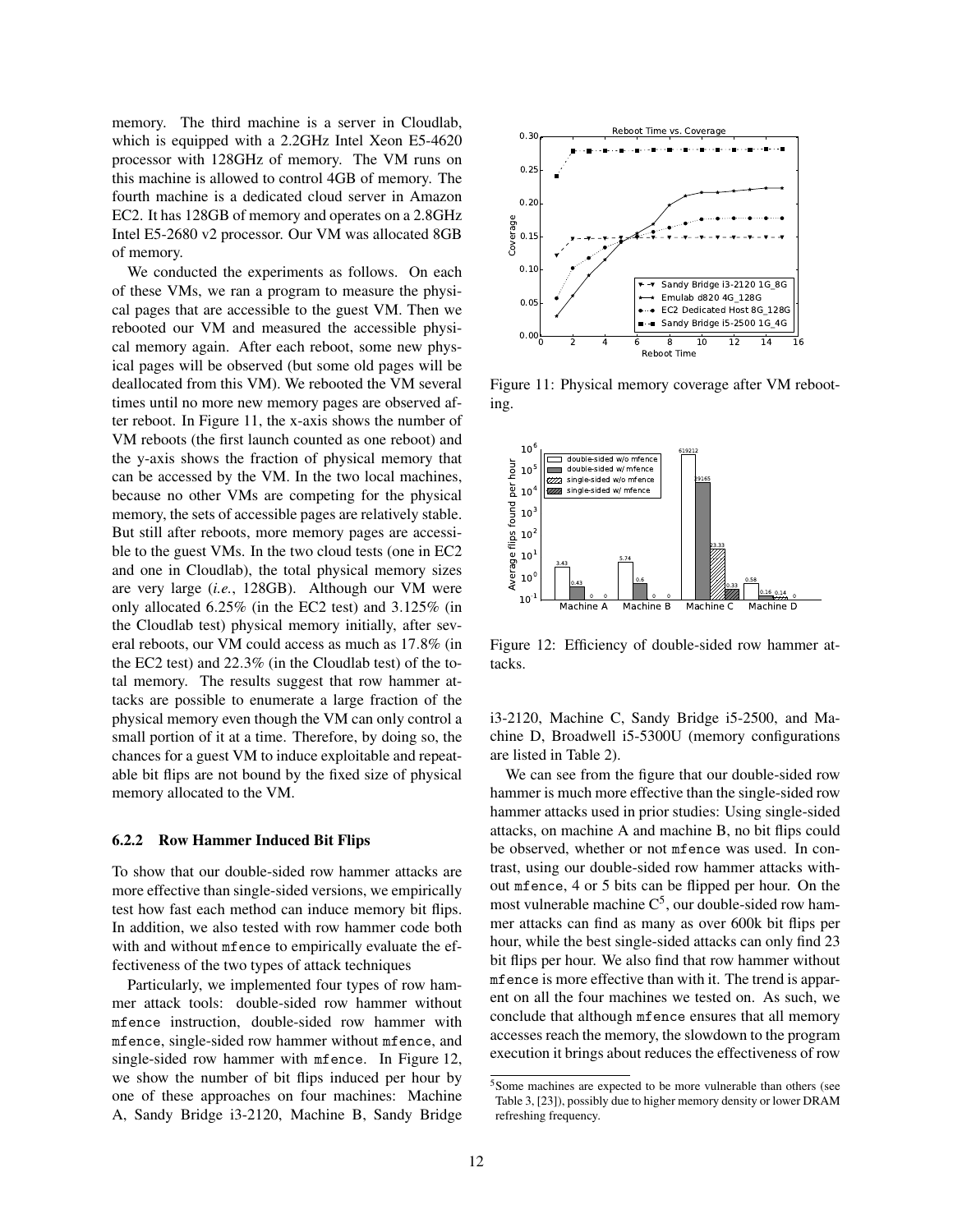hammer attacks. Our double-sided row hammer attacks without mfence represent the most effective attack technique among the four.

While Figure 12 illustrates the rate of inducing bit flips, Table 2 demonstrates the overall effectiveness of our double-sided row hammer attacks (without mfence). Particularly, the total execution time of the experiments above and the total number of induced bit flips are shown in Table 2. In each of the tests we stopped the row hammer attacks once we have examined 50% of all DRAM rows (all rows that are accessible by the VM without reboot). We can see in the table the experiments took about 10 to 20 hours on machine A, B, and C. The total numbers of vulnerable bits found on machine A and B were 63 and 91, respectively. In contrast to zero bit flips induced by single-sided attacks that ran for 30 hours, our double-sided attacks make these machines vulnerable. On machine C, 5,622,445 vulnerable bits were found within 10 hours. Machine D is the least vulnerable among the four: only 25 vulnerable bits were found in about 43 hours. The results show that different machines are vulnerable to row hammer attacks to different extent.

| Machine<br>configuration                  | Execution<br>time (hours) | Vulnerable<br>bits found |
|-------------------------------------------|---------------------------|--------------------------|
| (Machine A)<br>Sandy Bridge i3-2120 (4GB) | 18.37                     | 63                       |
| (Machine B)<br>Sandy Bridge i3-2120 (4GB) | 15.85                     | 91                       |
| (Machine C)<br>Sandy Bridge i5-2500 (4GB) | 9.08                      | 5622445                  |
| (Machine D)<br>Broadwell i5-5300U (8GB)   | 42.88                     | 25                       |

Table 2: Execution time and detected vulnerable bits in exhaustive row hammer attacks.

#### 6.2.3 Vulnerable Bits Usability and Repeatability

We first report the fraction of vulnerable bits we found on the four machines, machine A, B, C and D (configurations listed in Table 2), that are usable in the *page table replacement* attacks we discussed in Section 5. The total number of bits that are used for analysis on these four machines are listed in Table  $2<sup>6</sup>$ . The results are shown in Figure 13a: 36.5%, 31.9%, 32.8%, 40.0% of these bits are in the PFN range of a page table entry, thus are usable in *page table replacement* attacks.

Prior studies [23] have shown that many of the bit flips are repeatable. We try to confirm this claim in our own experiments. Specially, on these four machines, we repeated the row hammer attacks (10 times) against the rows in which vulnerable bits were found during the first sweep. We show, in Figure 13b, that 36.5%, 16.5%, 48.3%, and 12.0% of the vulnerable bits induced in the first run could be flipped again (at least once) on these four machines, respectively. These repeatable bit flips can be exploited in our cross-VM exploits.

In addition, on machine C, we have found more than one bit flippable within the same 64-bit memory block, which are beyond correction even with ECC memory. The distribution of vulnerable bits found in a 64-bit block is shown in Figure 13c. Particularly, we found 95904 single-bit errors, 4013 two-bit errors, 112 three-bit errors and 2 four-bit errors in the same 64-bit block.

#### 6.3 Cross-VM Row Hammer Exploitation

We implemented our attack in a kernel module of Linux operating system (kernel version 3.13.0) that ran on Xen guest VMs. The hypervisor was Xen 4.5.1 (latest as of January 2016). We conducted the attacks on machine D, which is quipped with a Broadwell i5-5300U processor and 8GB of DRAM. However, we note that the attacks should also work on other machines and software versions as long as exploitable bits can be induced by row hammer attacks. Particularly, we demonstrated the power of the cross-VM row hammer attacks in two examples: In the first example, we demonstrated a confidentiality attack where the adversary exploited the techniques to steal TLS private keys from an Apache web server; in the second example, we showed an integrity attack, in which the attacker altered the program code of an OpenSSH server to bypass the user authentication and logged in the server without knowledge of credentials.

Arbitrary memory accesses. The first step of both attacks is to obtain arbitrary accesses to the target memory page. To do so, the adversary controlling a guest VM first runs the bit detection algorithm described in Section 3 to determine the row bits and bank bits of the machine, and then performs row hammer attacks until he finds a exploitable and repeatable bit flip at desired bit position the PFN range of a PDE. We repeated the row hammer attacks 10 times and on average it took 2.13 hours to find the first useable bit flip. We emphasize machine D, the one we experimented with, is the least vulnerable machine among all (see Figure 12). Then the adversary replaces one of his own page tables with a forged one, using *page table replacement* attack techniques, and maps 512 of his virtual pages to 512 different physical pages. The adversary scans all these pages directly because they are mapped to his own address space. For each page, he compares the content of the page with a specific pattern. If the pattern is not found in these 512 pages, the ad-

 $6$ We selected a subset of vulnerable bits, 100031 vulnerable bits, on machine C for analysis because the entire set was too large to handle.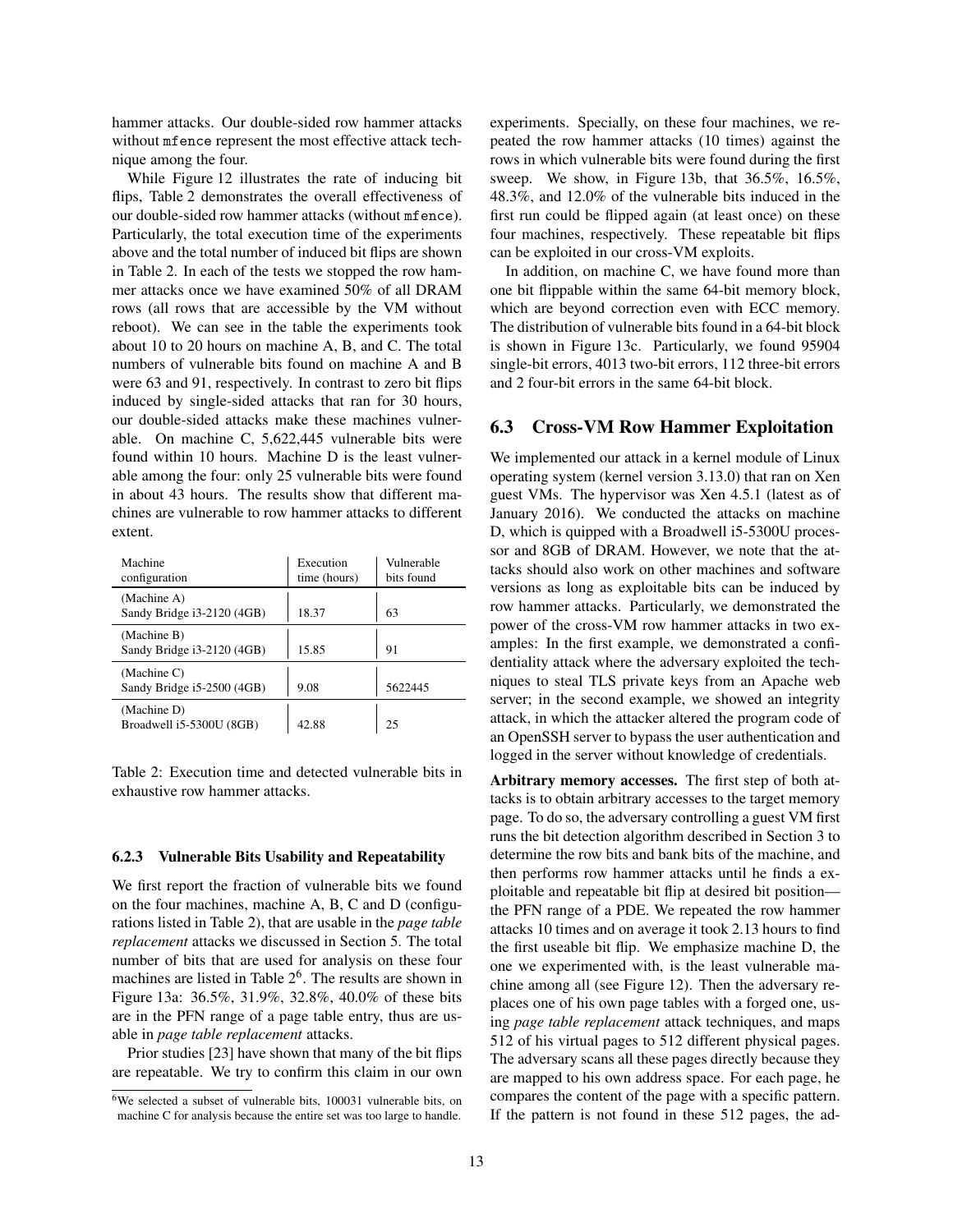





(a) Vulnerable bits that are usable in *page table replacement* attacks.

(b) Vulnerable bits that are repeatable after the first occurrence.

(c) Distribution of vulnerable bits within the same 64-bit memory block.

Figure 13: Statistics of the induced flippable bits.

versary modifies the PTEs directly as he already has the write privilege on the forged page table, and searches in another 512 physical pages. The translation lookaside buffer (TLB) is flushed as needed to accommodate the page table changes.

To speed up the searching, the adversary obtained a list of machine page number (MFN) controlled by his own VM from struct start\_info.mfn\_list and excluded them from the list of physical pages to scan. As an extension of this implemented approach, the adversary may also reboot the VM several times to increase the physical memory space that is accessible to his own VM (as done in Section 4), thus reducing the search space of the victim. Alternatively, we also believe it is feasible to exploit cache-based side-channel analysis to learn the cache sets (physical address modulus the number of cache sets) of the targets [26] to narrow down the search space. We leave this optimization as future work.

#### 6.3.1 Confidentiality Attacks

We show in this example that using the cross-VM row hammer attacks, the adversary may learn the private key of the Apache web servers of the neighboring VMs. Particularly, we set up two VMs on the same machine. The victim ran an Apache web server in which an HTTPS server was configured to support SSL/TLS using one pair of public/private keys. The attacker VM conducted the cross-VM row hammer attacks described above to obtain read access to the physical memory owned by the victim VM. When scanning each of the physical pages belonging to another VM, the adversary checked at each byte of the memory if it was the beginning of a struct RSA, by first checking if some of its member variables, such as *version* and *padding*, are integers, and others, such as *p*, *q*, *n* are pointers, and, if so, calling the RSA check key() function provided by OpenSSL. The function takes as argument a pointer to struct RSA and validates (1) whether *p* and *q* are both prime numbers, and (2) whether  $n = p \times q$  and (3) whether  $(x^e)^d \equiv x \mod n$ . If the location passes the checks, it is the beginning of an RSA structure, the private key can be extracted. In fact, because at most memory locations, the basic checks will not pass, the expensive RSA\_check\_key() will not be called. If the adversary is lucky enough to successfully guess the machine address of the target memory page in the first trial, the average time to complete the attack was 0.32s (including the time to manipulate page tables, conduct row hammer attacks to induce the desired bit flip, read the memory page and check the validity of the private key, and write the extracted key to files). The overall execution time of the attack depends on the number of physical pages scanned before finding the target one, but on average scanning one additional memory pages took roughly 5ms.

#### 6.3.2 Integrity Attacks

In this example, we show how to exploit row hammer vulnerabilities to log in an OpenSSH server without passwords. Particularly, the victim was the management domain in Xen, the Dom0. In our testbed, Dom0 is configured to use Pluggable Authentication Modules (PAM) for password authentication. PAM offers Linux operating systems a common authentication scheme that can be shared by different applications. Configuring *sshd* to use PAM is a common practice in Red Hat Linux [8]. We pre-configured one legitimate user on the OpenSSH server, and enabled both public key authentication and password authentication. The adversary controls a regular guest VM, a DomU, that ran on the machine. We assume the adversary has knowledge of the username and public key of the legitimate user, as such information is easy to obtain in practice.

To initiate the attack, the adversary first attempted to log in as a legitimate user of the OpenSSH server from a remote client using public/private keys. This step, however, is merely to create a window to conduct row hammer attacks against the sshd process, which is created by the sshd service daemon upon receiving login requests. By receiving the correct public key for the legitimate user, the server tries to locate the public key in the lo-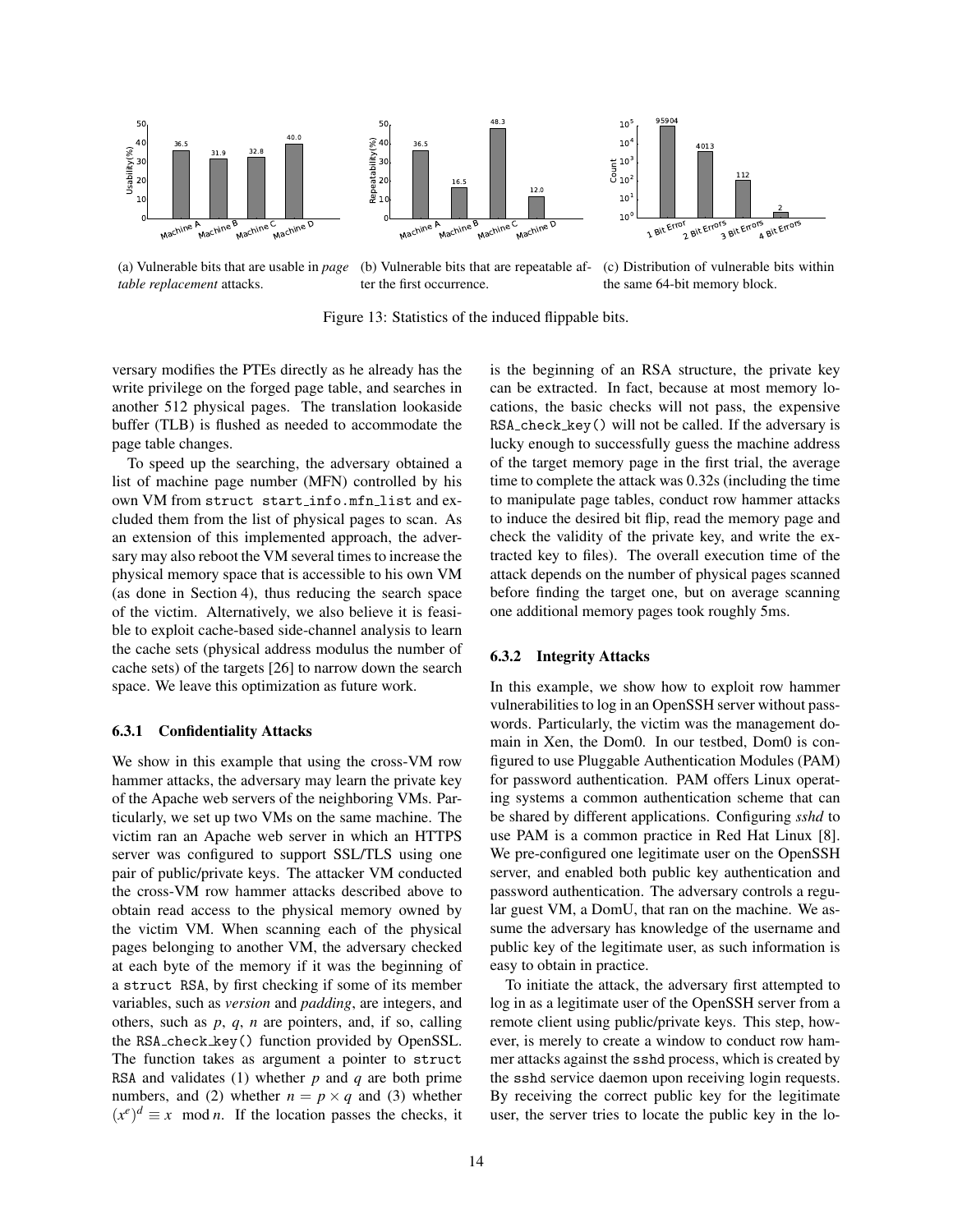| callg pam_authenticate                | $\parallel$ mov \$0, %eax             |
|---------------------------------------|---------------------------------------|
| test %eax, %eax                       | test %eax, %eax                       |
| jne <error_handling></error_handling> | jne <error_handling></error_handling> |
|                                       |                                       |

| (a) Code before attacks. | (b) Code after attacks. |
|--------------------------|-------------------------|
|--------------------------|-------------------------|

Figure 14: Pseudo code to illustrate attacks against the OpenSSH server.

cal file (∼/.ssh/authorized keys) and, if a match is found, a challenge encrypted by the public key is sent to the client. Then the OpenSSH server awaits the client to decrypt his encrypted private key file and then use the private key to decrypt the challenge and send a response back to the server. In our attack, the adversary paused on this step while he instructed the DomU attacker VM to conduct the cross-VM row hammer attacks to obtain access to the physical memory of  $Dom<sup>7</sup>$ . The steps to conduct the row hammer attacks were the same as described in the previous paragraphs. Particularly, here the adversary searched for a piece of binary code of *sshd* a code snippet in the sshpam auth passwd() function. The signature can be extracted from offline binary disassembling as we assume the binary code of the OpenSSH server is also available to the adversary.

Once the signature was found, the adversary immediately replaced a five-byte instruction "0xe8 0x1b 0x74 0xfd 0xff" (binary code for "callq pam authenticate") with another five-byte instruction "0xb8 0x00 0x00 0x00 0x00" (binary code for "mov \$0 %eax"). Note here even though the memory page is read-only in the victim VM, Dom0, the adversary may have arbitrary read/write access to it without any restriction. Then the code snippet will be changed from Figure 14a to Figure 14b. Upon successful authentication, pam authenticate() will return 0 in register %eax. The modified code assigned %eax value 0 directly, without calling pam\_authenticate(), so the authentication will be bypassed.

Then the adversary resumed the login process by entering password to decrypt the private key. The private key was incorrect so this step would fail anyway. Then password authentication would be used as a fallback authentication method, in which the adversary can log in the server with any password, because it was not really checked by the server.

Again, the time to complete the OpenSSH attack depends on the number of physical pages scanned before meeting the targeted one. If the target physical page is the first to be examined by the adversary, the average time to complete the attack was 0.322s, which included the time to manipulate page tables, conduct row hammer attacks to induce the desired bit flip, search the target page for specific patterns, and inject code in the target memory. If additional memory pages need to be scanned, the average time to complete the pattern recognition in a  $4KB$  memory page was  $58\mu s$ .

We note the two examples only illustrate some basic uses of our presented cross-VM row hammer attacks as attack vectors. Other innovative attacks can be enabled by the same techniques. We leave the exploration of other interesting attacks as future work.

# 6.4 Prevalence of Xen PVM in Public Clouds

As shown in prior sections, Xen PVMs (paravirtualized VMs) are very vulnerable to privilege escalation attacks due to row hammer vulnerabilities. However, they are still widely used in public clouds. Amazon EC2<sup>8</sup> as a leading cloud provider still offer PV guests in many of its instance types (see Table 3). Other popular cloud providers such as Rackspace<sup>9</sup> and IBM Softlayer<sup>10</sup> are also heavily relying on PV guests in their public cloud services. In addition, PVMs are also the primary virtualization substrate in free academic clouds like Cloudlab $^{11}$ .

The prevalence of PV guests provides adversaries opportunities to perform bit detection, and hence doublesided row hammer attacks in public clouds. With detected bit flips, it also allows malicious page table manipulation to enable arbitrary cross-VM memory accesses. This kind of hardware attack is beyond control of the hypervisor. Victims will suffer from direct impairment of the system integrity or more sophisticated exploits of the vulnerability from attackers.

| cloud                  | instance types                                             |
|------------------------|------------------------------------------------------------|
| Amazon EC2 [7] $\vert$ | t1, m1, m2, m3, c1, c3, hi1, hs1                           |
| Rackspace [28]         | General purpose, Standard                                  |
| Softlayer              | Single/Multi-tenant Virtual Server                         |
| Cloudlab               | d430, d810, d820, C220M4,<br>C220M4, c8220(x), r320, d1360 |

Table 3: Prevalence of Xen paravirtualized VMs in public clouds.

<sup>&</sup>lt;sup>7</sup>We later found it is also possible to attack the daemon sshd process directly. Due to the copy-on-write mechanism, newly forked sshd processes will have the same copy of code, thus bypassing authentication without the aforementioned steps.

<sup>8</sup>https://aws.amazon.com/ec2/

<sup>9</sup>https://www.rackspace.com/

<sup>10</sup>https://www.softlayer.com/

<sup>11</sup>https://www.cloudlab.us/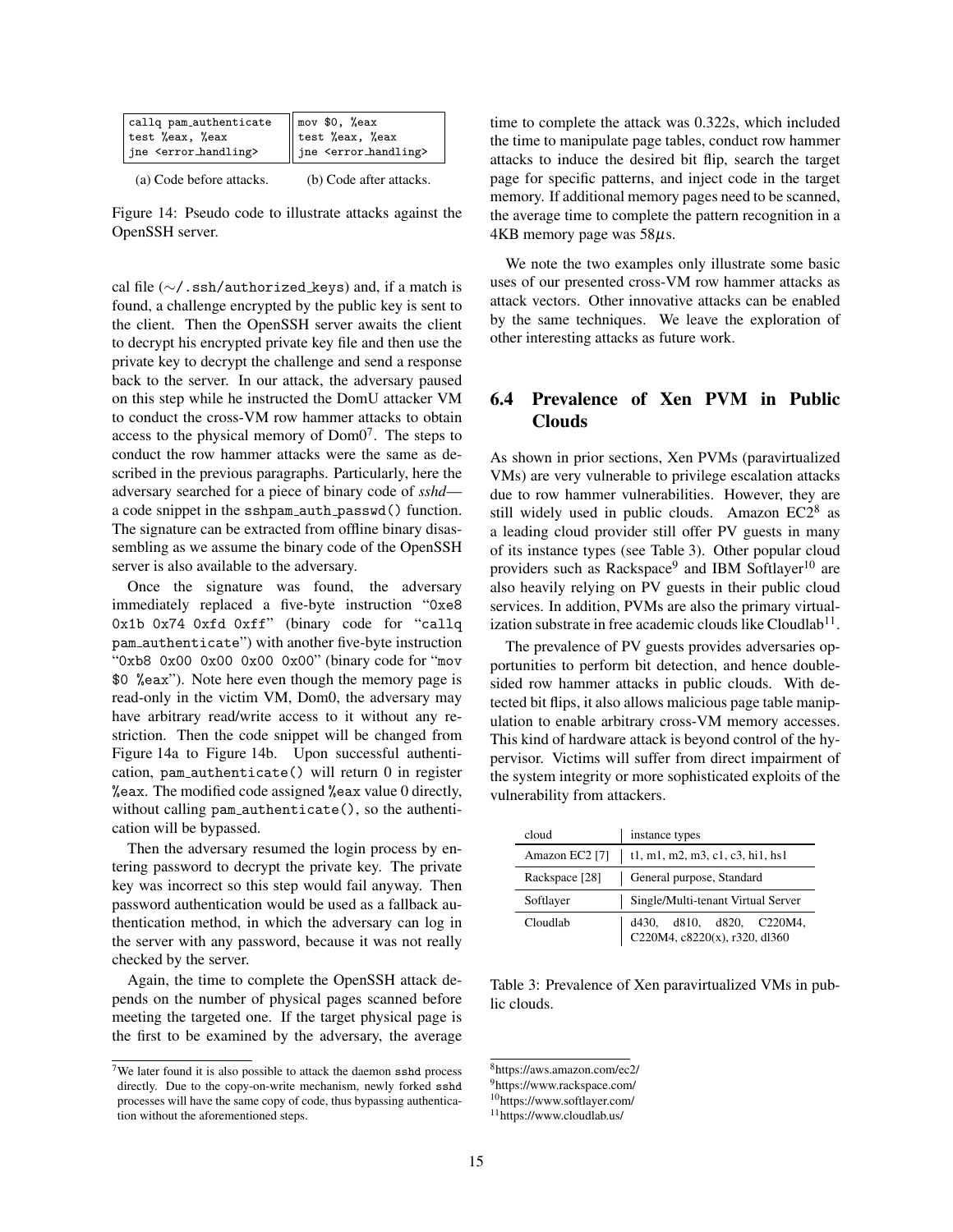#### 7 Discussion on Existing Countermeasures

In this section, we discuss the existing software and hardware countermeasures against the demonstrated cross-VM row hammer attacks.

Row hammer resistance with hardware-assisted virtualization. Many of the attacks presented in this paper (*e.g.*, bit detection, double-sided row hammering, and also cross-VM memory accesses enabled by page table manipulation) require the adversary to know the machine address of his virtual memory. One way to prevent physical address disclosure to guest VMs is to adopt hardware-assisted virtualization, such as Intel's VT-x [31] and AMD's AMD-V [2]. Particularly, VT-x employs Extended Page Tables and AMD-V introduces Nested Page Tables [1] to accelerate the processor's accesses to two layers of page tables, one controlled by the guest VM and the other controlled by the hypervisor. In this way, the guest VMs may no longer observe the real physical addresses, as they are not embedded in the PTEs any more. Hardware-assisted virtualization also prevents direct manipulation of page tables, and thus the privilege escalation attacks presented in this paper are not feasible.

The transition from Xen paravirtualization to hardware-assisted virtualization in public clouds started a few years ago, but the progress has been very slow. One reason is that paravirtualization used to have better performance than hardware-assisted virtualization in terms of networking and storage [9]. However, with the recent advances in hardware-assisted virtualization technology, some HVM-based cloud instances (especially PV on HVM) are considered having comparable, if not better, performance [7]. Even so, given the prevalence of paravirtualization in public clouds as of today, we anticipate it will take many years before such technology can gradually phase out. We hope our study offers to the community motivation to accelerate such trends.

Row hammer resistance with ECC-enabled DRAMs. As discussed in Section 2, the most commonly implemented ECC mechanism is single error-correction, double error-detection. Therefore, it can correct only one single-bit of errors within a 64-bit memory block, and detect (but not correct) 2-bit errors, causing the machines to crash. ECC memory will make the row hammer attacks much harder. Because 1-bit error and 2-bit errors are more common than multi-bit errors (*e.g.*, see Figure 13c), and it is very likely the privilege escalation attack will be thwarted either by bit correction or machine crashes before it succeeds. However, ECC memory does not offer strong security guarantees against row hammer attacks<sup>12</sup>. It is still possible for an adversary to trigger multiple  $(> 3)$  bit flips in the same 64-bit word so that errors can be silently induced and later exploited. Particularly, if the true physical address of an extremely vulnerable rows is known to the adversary, hammering around this specific row will greatly increase the adversary's chances of success.

We believe a combination of hardware and software based defense will offer better security against row hammer attacks. On the one hand, hardware protection raises the bar of conducting row hammer attacks, and on the other hand, software isolation prevents successful exploitation once such vulnerability is found by the adversary.

#### 8 Conclusion

In conclusion, we explored in this paper row hammer attacks in the cross-VM settings, and successfully demonstrated software attacks that exploit row hammer vulnerabilities to break memory isolation in virtualization. Many techniques presented in this paper are novel: Our graph-based bit detection algorithm can reliably determine row bits and XOR-schemes that are used to determine bank bits within one or two minutes. This novel method enables the construction of double-sided attacks, which significantly improves the fidelity of the attacks. The page table replacement attacks present a deterministic exploitation of row hammer vulnerabilities. The two examples we demonstrated in the paper, private key exfiltration from an HTTPS web server and code injection to bypass password authentication on an OpenSSH server, illustrate the power of the presented cross-VM row hammer attacks. The high-level takeaway message from this paper can be summarized as: (1) Row hammer attacks can be constructed to effectively induce bit flips in vulnerable memory chips, and (2) cross-VM exploitation of row hammer vulnerabilities enables a wide range of security attacks. We also believe that although server-grade processors and memory chips are more expensive and in contrast are less vulnerable to row hammer attacks, security guarantees needs to be achieved by both hardware and software solutions.

## Acknowledgments

This work was supported in part by grant CRII-1566444 and CCF-1253933 from the National Science Foundation. The authors would like to thank the shepherd of our paper, Felix Schuster, and the anonymous reviewers for the constructive suggestions that greatly helped us improve the paper. We are grateful to CloudLab for providing us access to their servers.

 $12A$  recent study by Mark Lanteigne has reported that ECC-equipped machines are also susceptible to row hammer attacks [24].